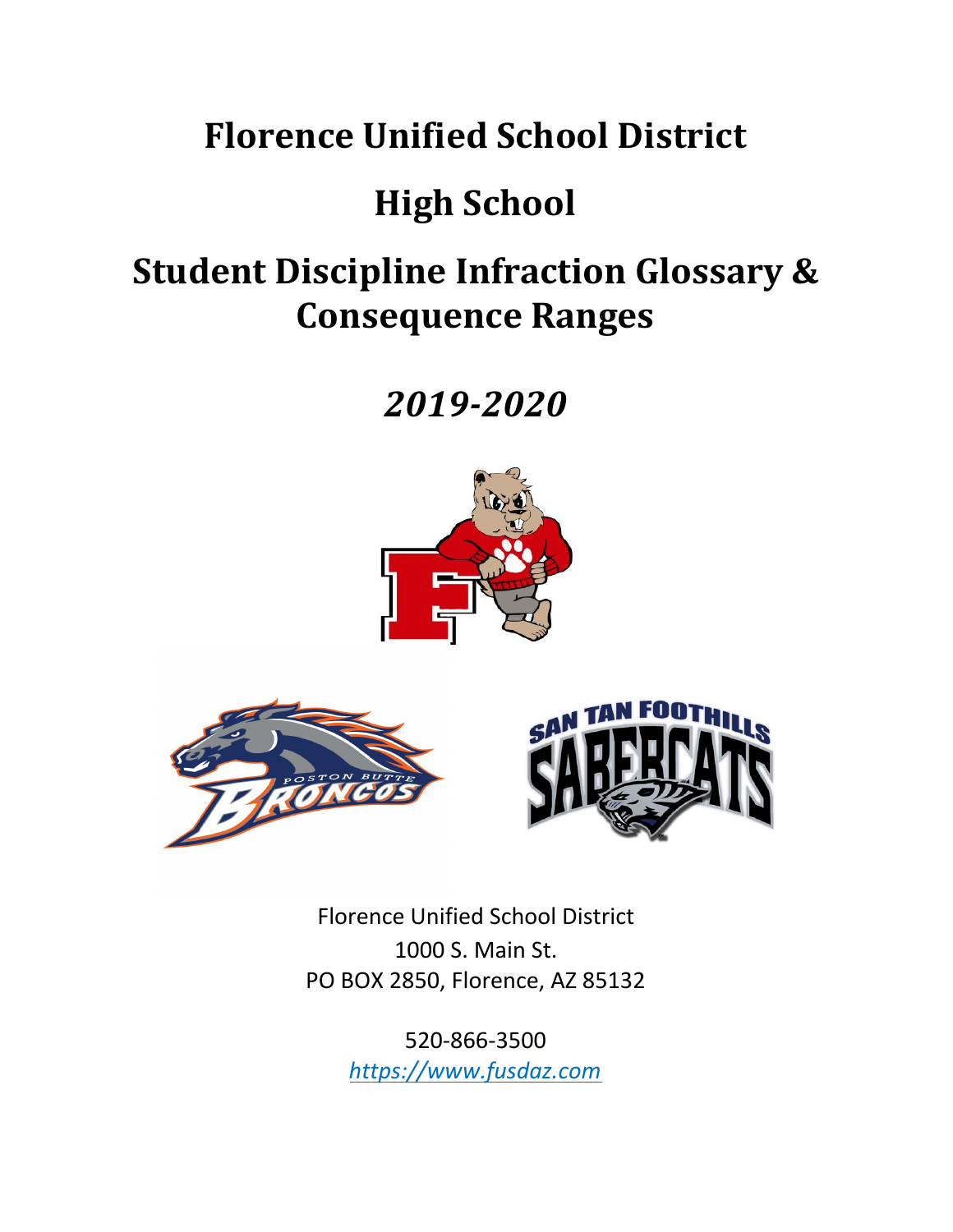# Definitions, Laws & Policies

#### **Student Conduct – FUSD Governing Board Policy JIC**

"Students shall be expected to obey all policies and regulations focusing on student conduct adopted by the Board. Students shall not engage in any activities prohibited herein, nor shall they refuse to obey any order given by a member of the faculty or staff who is attempting to maintain public order. Any student who violates these policies and regulations may be subject to discipline up to expulsion, in addition to other civil and criminal prosecution. These punishments may be in addition to any customary discipline that the District presently dispenses. Local law enforcement shall be notified by the Superintendent regarding any suspected crime against a person or property that is a serious offense as defined in 13-604(V)(4), involves a deadly weapon or dangerous instrument or that could pose a threat of death or serious injury to employees, students or others on school property."

#### **Discipline Policy**

Students at FUSD K-12 Schools have the right to a quality education, free from unnecessary disruptions and distractions. Effective and appropriate learning occurs more readily in a school/campus environment relatively free from behavioral problems. The entire school community (parents, students, school personnel and community members) shares responsibility for maintaining a positive campus climate. The administration, teaching staff, and other school personnel have the responsibility to determine when a student's behavior is inappropriate, disruptive, or in violation of school rules/regulations or policy. A.R.S. § 15-843 requires the Governing Board of this district to prescribe rules for the discipline, suspension and expulsion of pupils and those rules shall include procedures for dealing with pupils who have committed or who are believed to have committed a crime. See FUSD Governing Board Policies JIC Student Conduct and Board Regulations JK Student Discipline.

#### **Due Process**

Any student who is involved in disciplinary action is entitled to due process. A student whose behavior is alleged to be in violation of the school's rules may be referred to the administration. In every such incident, a written report/referral specifying the violation must be prepared by the person initiating the referral. The student will be informed of the charges against him/her. He/she will then have the opportunity to respond to these charges. The administration will then waive or assign the appropriate penalty as established by the discipline policy.

#### **Off-Campus Behavior**

A.R.S. § 15-843 requires the Governing Board of this district to prescribe rules for the discipline, suspension and expulsion of pupils, and those rules shall include procedures for dealing with pupils who have committed or who are believed to have committed a crime. This statute does not include any limitation that a student's crime need be committed on-campus for the student to be subject to discipline, suspension, or expulsion. See Op. Atty. Gen. No. 189-096. AG Opinion I89-096 on A.R.S 15-843 "makes no distinction as to the location of a crime a pupil committed or is believed to have committed". Thus, our district holds authority to discipline students whose presence in school is considered to be a threat to the moral well-being of other students or such conduct that interferes with the health, well-being, and safety of other students.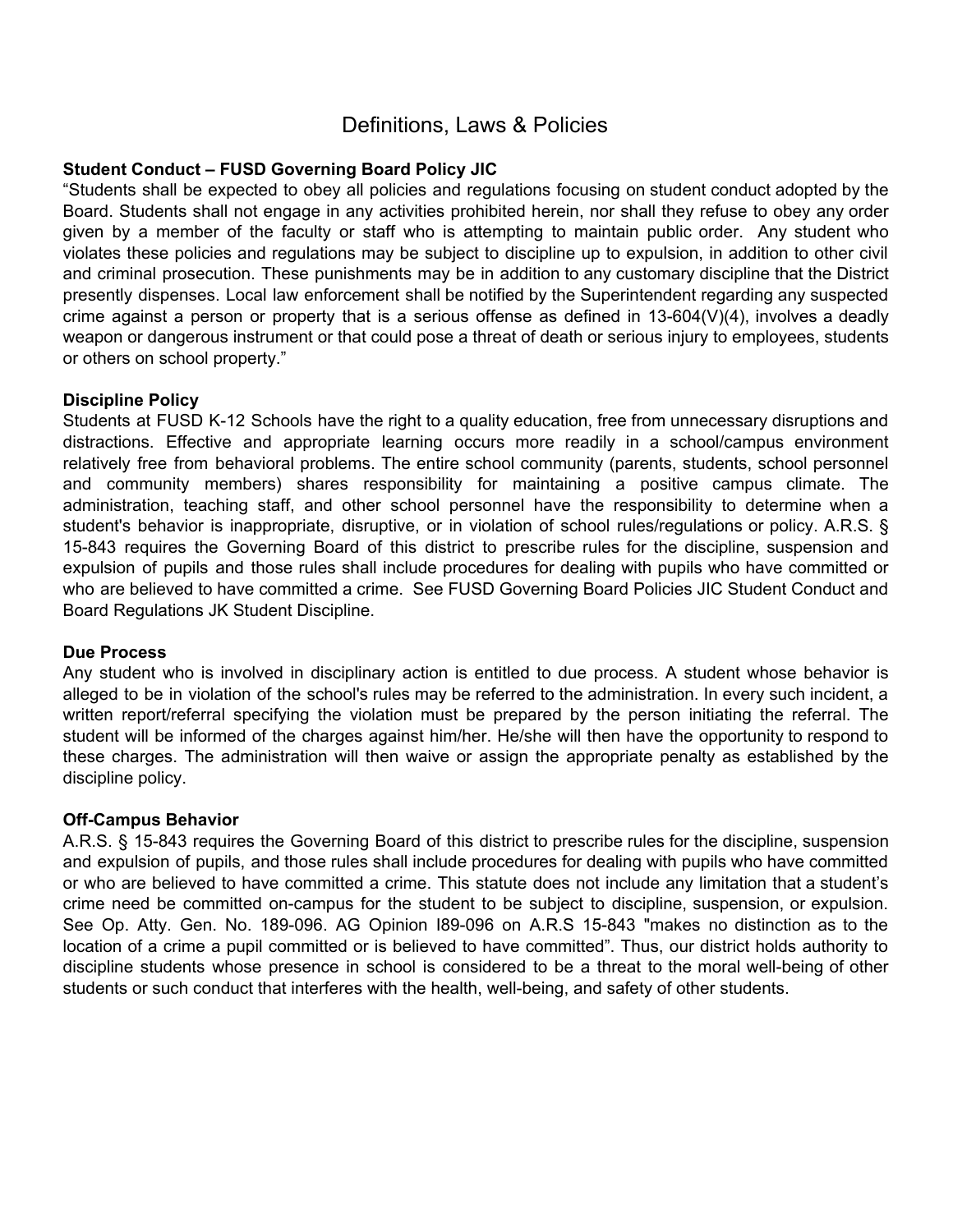#### **Violation of a Local, State, or Federal Law**

In addition to school rules/regulations or policy, a student shall not violate any Federal, State, or Local law. A.R.S. 15-341 requires schools and school employees to report to local law enforcement any suspected crime against a person or property that is a serious offense or that involves a deadly weapon or dangerous instrument or serious physical injury and any conduct that poses threat of death or serious physical injury to employees, students or anyone on school property. A.R.S. 13-3620 requires school employees who reasonably believe that a minor has been the victim of child abuse, physical injury, or neglect to immediately make a report to law enforcement or Department of Child Safety.

#### **Interviews, Searches, and Law Enforcement Notification**

Pursuant Governing Board Policy JA, "FUSD's goals are to protect and observe the legal rights of students, to deal with students in matters of discipline in a just and constructive manner, and to provide for the safety, health, and welfare of students". Pursuant to Governing Board Policy JIH, "School officials may question students regarding matters incident to school without limitation." Police may be notified for specific infractions that may be in violation of the criminal code. Law enforcement officials or police may interview a student without a school official present and without parent contact if law enforcement deems it necessary.

Pursuant Governing Board Policy JIH, "School officials have the right to search and seize property, including school property temporarily assigned to students, when there is reason to believe that some material or matter detrimental to health, safety, and welfare of the student(s) exists. Disrobing of a student is overly intrusive for purposes of most student searches and is improper without express concurrence from School District counsel.

Items provided by the District for storage (e.g., lockers, desks) or personal items are provided as a convenience to the student but remain the property of the school and are subject to its control and supervision. Students have no reasonable expectation of privacy, and lockers, desks, storage areas, et cetera, may be inspected at any time with or without reason, or with or without notice, by school personnel."

## Arizona Revised Statutes

In addition to Arizona Revised Statutes (A.R.S.) cited elsewhere in this document, please refer to the following statutes related to school discipline.

**15-840.** Definitions of Expulsion and Suspension

**15-843.** Pupil disciplinary proceedings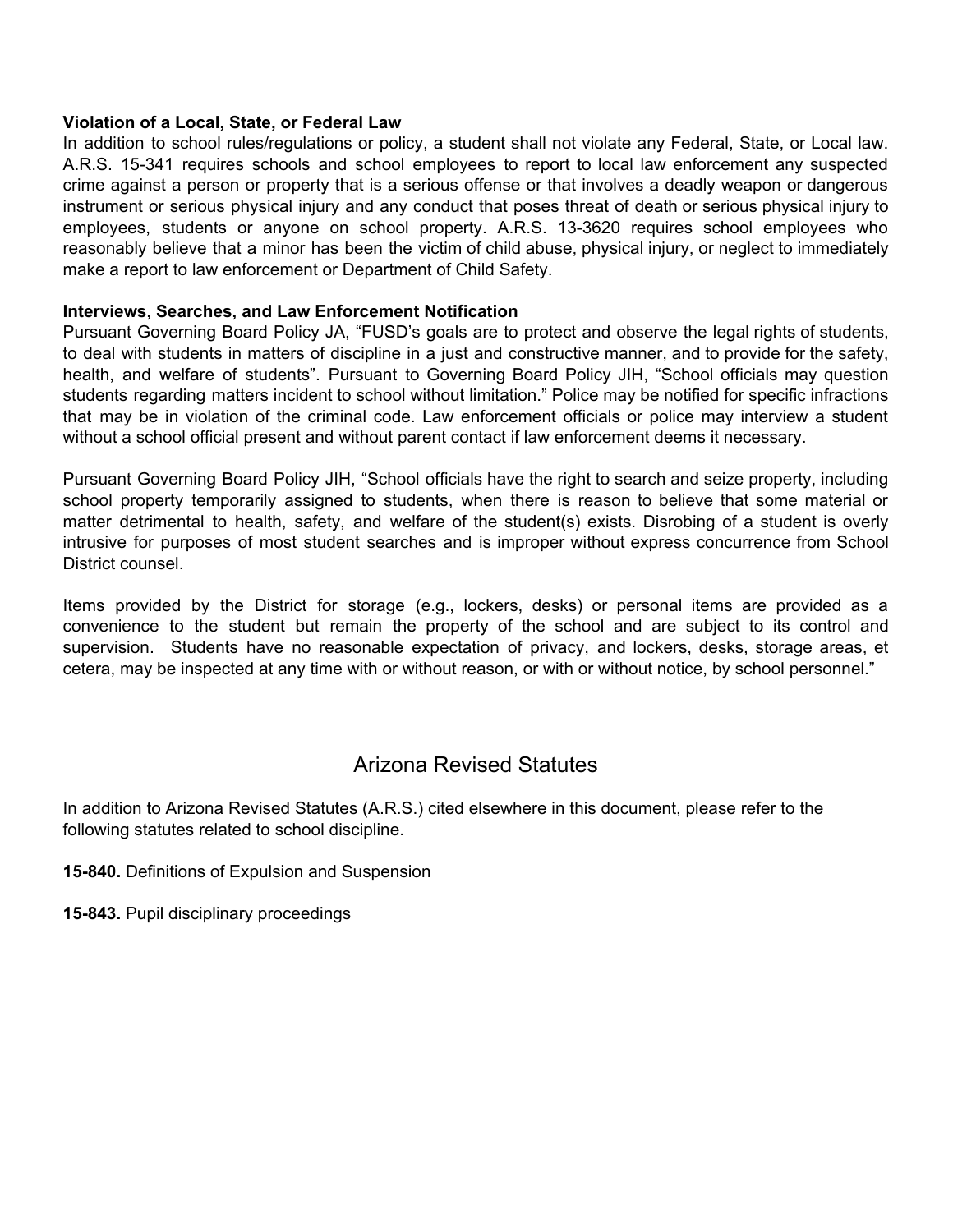# Consequence Definitions

Consequences are listed from least to most severe. The phrase "up to" when used in combination with a consequence means that any consequences, or combination of consequences, less severe may be considered and/or implemented up to and including the consequence indicated. For example, "up to 3 days OSS" means that any combination of consequences, such as a behavior contract, ISS, campus service and OSS up to and including 3 days of OSS may be assigned.

## **School administration reserves the right to implement alternative consequences, where indicated.**

**Conference:** Student receives verbal warning/advisement of behavior.

**Contract:** Student receives written warning/advisement of behavior.

**Detention:** Involves student serving detention during lunch, after school, or on a Saturday.

**Campus Service:** Student is assigned on-campus service tasks as restitution for behavior. Tasks include but are not limited to: collecting and disposing of litter, cleaning classrooms and/or common areas, cleaning windows, vacuuming, etc.

**ISS:** "In-School Suspension" involves student attending classes in a designated location on-campus, outside of the regular classroom. ISS may involve participation in additional activities such as campus service and directed reflection.

**OSS:** "Out-of-School Suspension" or "Short-Term Suspension" involves student being prohibited from entering any Florence Unified School District property for the duration of the suspension of ten or fewer days. Classwork must be completed off-campus.

**LTS:** "Long-Term Suspension" involves student being referred to a hearing before being prohibited from entering any Florence Unified School District property for the duration of a suspension that exceeds ten days. Student may be assigned to an alternative education program to continue coursework.

**Expulsion:** Involves student being referred to a hearing to be permanently prohibited from entering any Florence Unified School District property or attending classes through any FUSD school.

**\*Alternative to Suspension:** Policy JKD-EA provides FUSD the right to assign a student who is found to be in violation of the student code of conduct and receives a suspension to the district's alternative to suspension program located at Mountain Vista Academy for the duration of the suspension.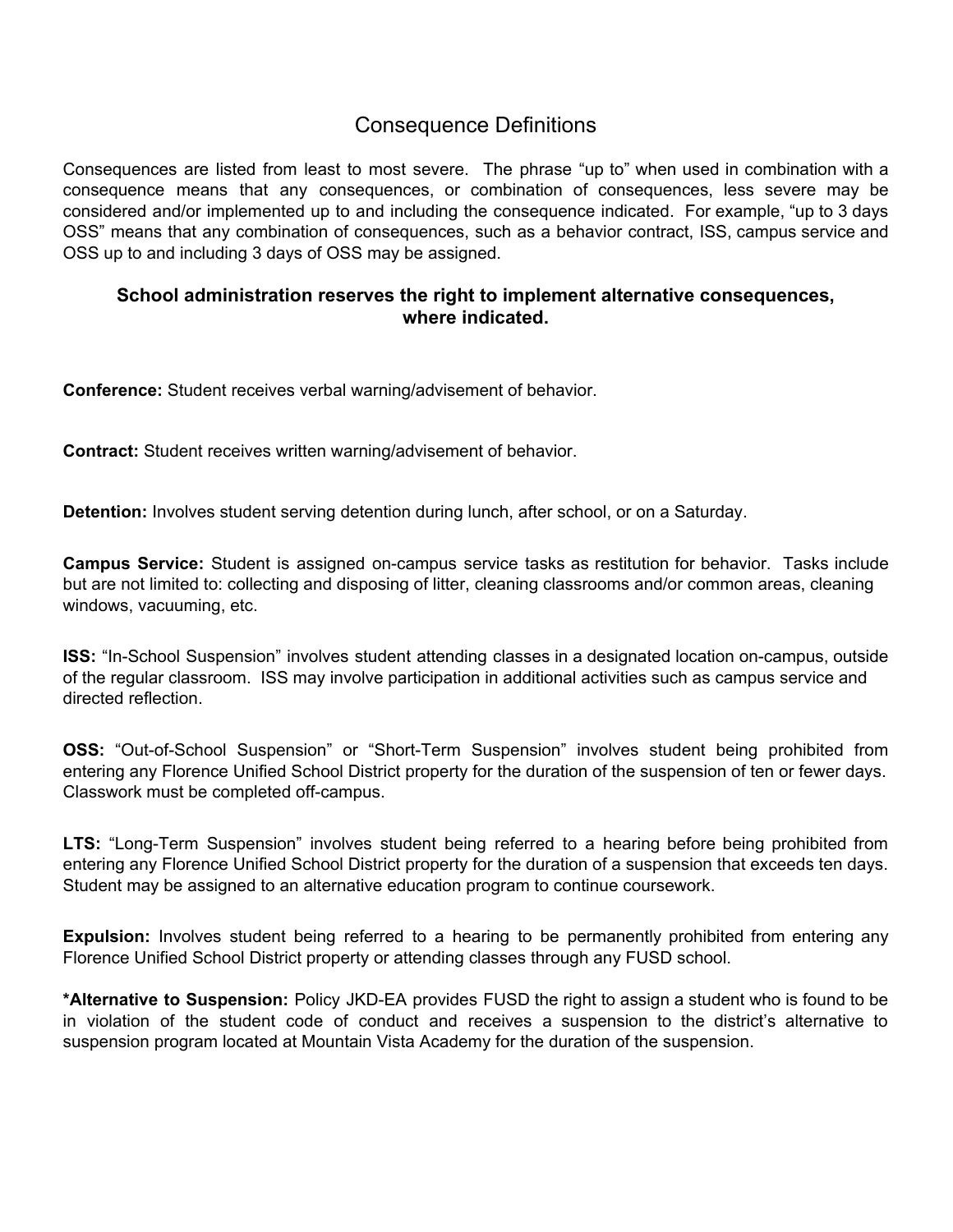# Student Conduct Violations and Consequences

Displayed below is a guide to the probable disciplinary measures that may be taken in the event of student misbehavior. Absence from the list of additional misbehaviors that may occur does not preclude disciplinary action from being taken for those misbehaviors, nor does it imply limitations to the disciplinary action. The actual discipline determined for a given violation will be based upon consideration of a variety of factors, which will include but are not limited to: the age of the student; the frequency, type, and magnitude of previous misbehaviors by the student; aggravating circumstances associated with the incident; the relative severity of the event; whether the student's behavior violated civil or criminal laws; the degree to which the incident interferes with the educational process; the extent of endangerment to the student, other persons, and property created by the event; special intellectual, psychological, emotional, environmental, and physical characteristics of the student; the student's attitude concerning the event; and the expressed intent concerning the student's own future behavior.

## **School administration reserves the right to implement alternative consequences, where indicated.**

**\* Indicates offenses that are reported to the Arizona Department of Education (ADE). \*\* Indicates offenses that are also reported to local law enforcement.**

## **Aggression (JIC-STUDENT CONDUCT & JICK – STUDENT VIOLENCE)**

## **Assault\* ARS 13-1203 (JIC & JICK)**

A person commits assault by:

- 1. Intentionally, knowingly or recklessly causing any physical injury to another person; or
- 2. Intentionally placing another person in reasonable apprehension of imminent physical injury; or
- 3. Knowingly touching another person with the intent to injure, insult or provoke such person.

## **Aggravated Assault\*\* ARS 13-1204 (JIC & JICK)**

A person commits aggravated assault if the person commits assault as prescribed by section 13-1203 under any of the following circumstances:

- 1. If the person causes serious physical injury to another.
- 2. If the person uses a deadly weapon or dangerous instrument.
- 3. If the person commits assault against a teacher or any other school employee.

| <b>Occurrence</b> | <b>Range of Minimum to Maximum Consequences</b><br>Suspension - Expulsion                                                                                |
|-------------------|----------------------------------------------------------------------------------------------------------------------------------------------------------|
| 1st Offense       | 10 days OCS and possible referral to hearing officer, possible referral to law<br>enforcement, alternative consequence(s) as determined by administrator |
| 2nd Offense       | 10 days OCS and referral to hearing officer, referral to law enforcement                                                                                 |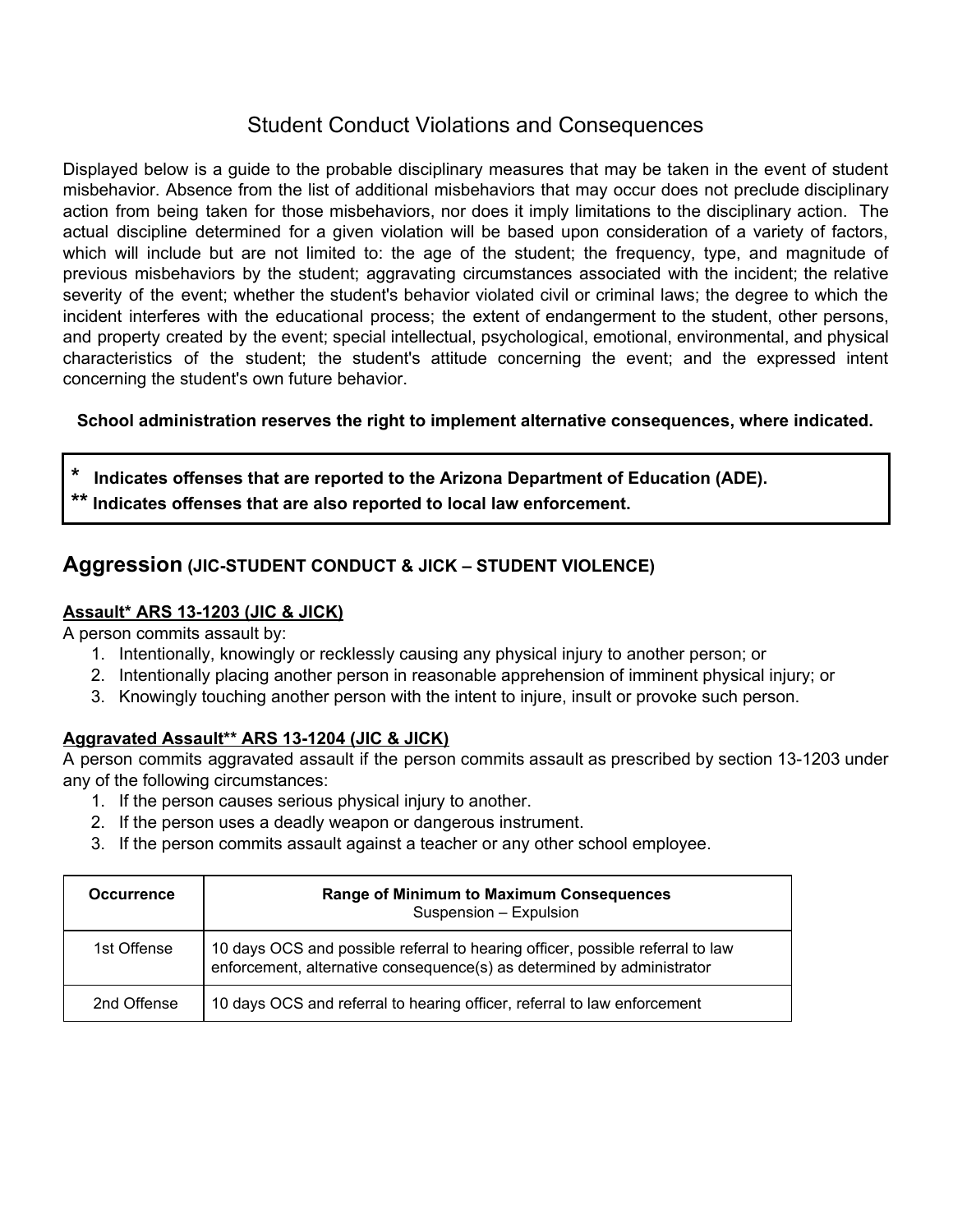### **Disorderly Conduct (JIC & JK-R)**

A.R.S. 13-2904 prohibits conduct where, with interest to disturb peace or quiet, a person (1) engages in fighting, violent or seriously disruptive behavior; (2) makes unreasonable noise, or; (3) uses abusive language or gestures to a person in a manner likely to provoke immediate physical retaliation. Board Regulation JK-R defines disorderly conduct as intentionally causing public inconvenience, annoyance or alarm, or recklessly creating a risk thereof by any of the following: fighting or engaging in violent behavior, making unreasonable noise, using abusive or obscene language or gestures, obstructing vehicular or pedestrian traffic, or creating a hazardous or physically offensive condition by any act that serves no legitimate purpose. **Law enforcement may be contacted if the disorderly conduct occurs to a degree which violates other students' or school employees' rights to a peaceful environment.**

If conduct occurs subsequent to other violations, consequences additional to those specified below may be assigned.

| <b>Occurrence</b> | <b>Range of Minimum to Maximum Consequences</b><br>Suspension - Expulsion                        |
|-------------------|--------------------------------------------------------------------------------------------------|
| 1st Offense       | Up to 3 days ISS, alternative consequence(s) as determined by administrator                      |
| 2nd Offense       | Up to 3 days OSS, alternative consequence(s) as determined by administrator                      |
| 3rd Offense       | Up to 10 days OCS, possible referral to hearing officer, possible referral to law<br>enforcement |

## **Fighting (JIC & JICK)**

Fighting includes mutual participation in an altercation involving physical violence or harm to one another. There is no one main offender.

| <b>Occurrence</b> | <b>Range of Minimum to Maximum Consequences</b><br>Suspension - Expulsion                                             |
|-------------------|-----------------------------------------------------------------------------------------------------------------------|
| 1st Offense       | Up to 10 days OSS, possible referral to hearing officer, alternative<br>consequence(s) as determined by administrator |
| 2nd Offense       | 10 days OSS, referral to hearing officer                                                                              |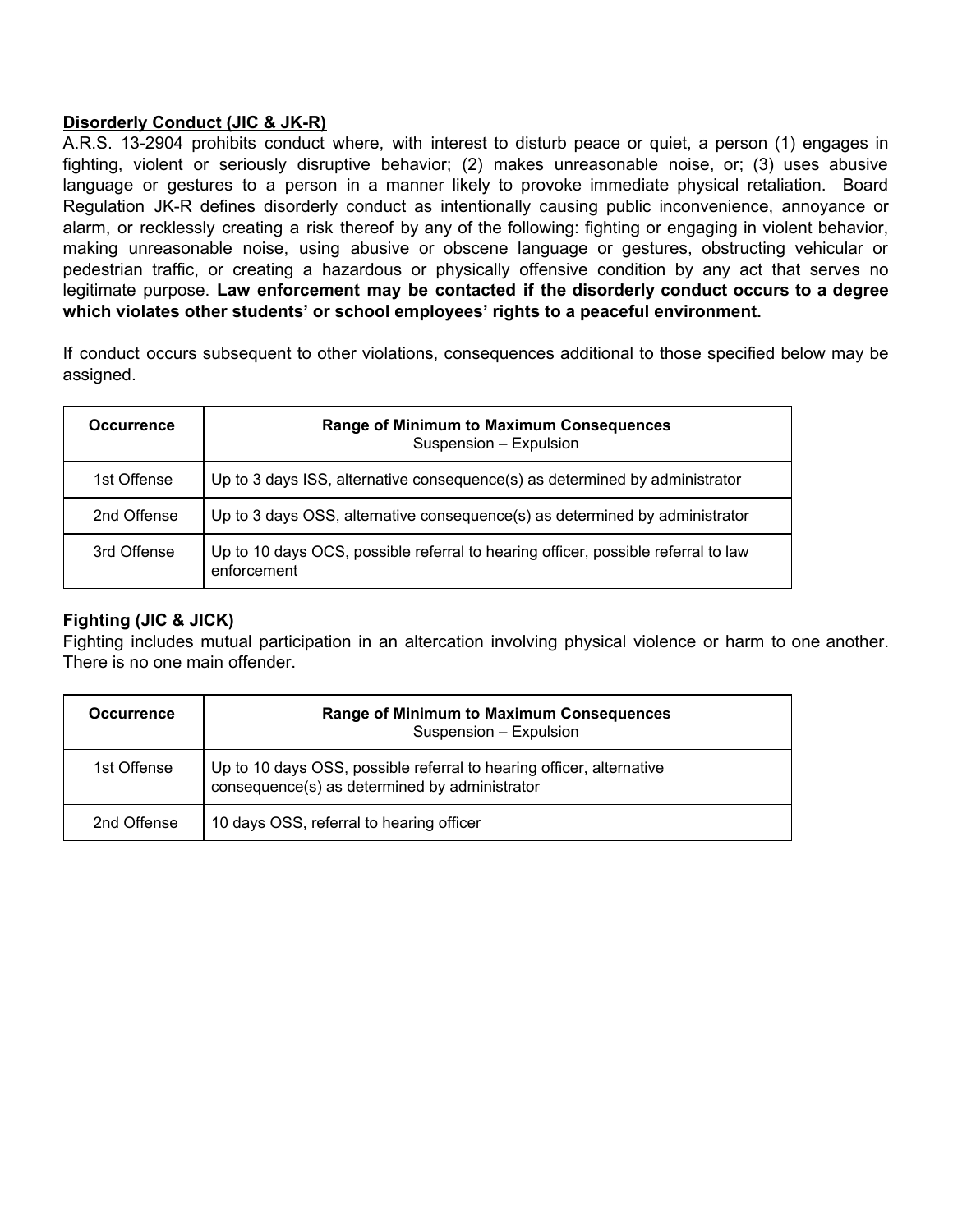#### **Recklessness (JIC)**

Lack of proper caution: careless of consequences

#### **Minor Aggressive Act (JIC)**

A physical act that does not result in serious injury to another person.

#### **Endangerment\* ARS 13-1201 (JIC & JICK)**

A person commits endangerment by recklessly endangering another person with a substantial risk of imminent death or physical injury.

#### **Verbal Provocation (JIC)**

Conduct by which one induces another to do a particular deed; the act of inducing rage, anger, or resentment in another person that may cause that person to engage in a violation of rules.

| <b>Occurrence</b> | <b>Range of Minimum to Maximum Consequences</b><br>Conference - Expulsion   |
|-------------------|-----------------------------------------------------------------------------|
| 1st Offense       | Up to 3 days OSS, alternative consequence(s) as determined by administrator |
| 2nd Offense       | Up to 6 days OSS, alternative consequence(s) as determined by administrator |
| 3rd Offense       | Up to 10 days OSS, possible referral to hearing officer                     |

## **Alcohol, Tobacco, and Other Drugs (JICG – TOBACCO USE BY STUDENTS & JICH DRUG AND ALCOHOL USE BY STUDENTS)**

Alcohol, Drugs, and Tobacco *(Indicate violation: Alcohol\*, Tobacco\* or Drug Violation including Inhalant\*, Prescription Drugs\*\* Over the Counter Drugs\*\*, Illicit Drugs \*\*, Drug Paraphernalia or Substance Represented as an Illicit Drug and indicate whether sale/distribution or intent to sell/distribute; use; possession or share)*

#### **Alcohol\* (JICH)**

The violation of laws or ordinances prohibiting the manufacture, sale, distribution, intent to distribute, sharing purchase, transportation, possession, or use of intoxicating alcoholic beverages or substances represented as alcohol; this would include being intoxicated at school, school– sponsored events and on school–sponsored transportation. See Policies JIC, JICH.

#### **Drugs\*\* A.R.S 13-3415 (JICH)**

Includes, but not limited to drug possession, sale, use, distribution, intent to distribute, sharing, being under the influence, drug paraphernalia, and imitations of illegal drugs. The unlawful use, cultivation, manufacture, distribution, sale, purchase, possession, transportation, or importation of any controlled drug, narcotic substance or imitation drug will be treated as a drug violation. This includes off-campus use and being under the influence at school, on district property, at a school function, and on school- sponsored transportation. "Drugs" shall include but are not limited to: all dangerous controlled substances prohibited by law, imitation drugs, any prescription or over-the-counter drug, hallucinogenic substances and inhalants, except those for which permission to use in school has been granted pursuant to Board policy.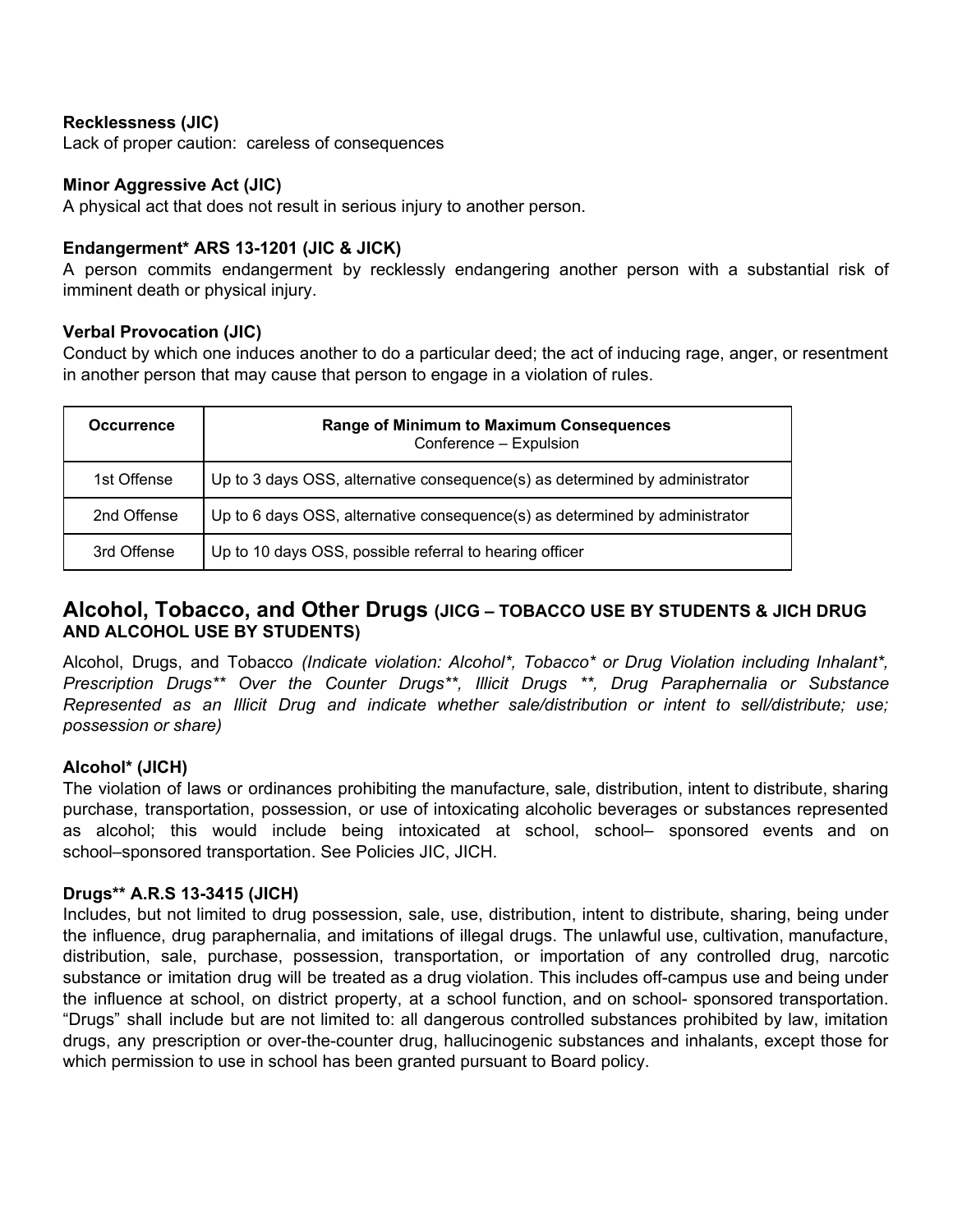| <b>Occurrence</b> | <b>Range of Minimum to Maximum Consequences</b><br>Suspension - Expulsion                                                                                   |
|-------------------|-------------------------------------------------------------------------------------------------------------------------------------------------------------|
| 1st Offense       | Up to 10 days OSS, possible referral to hearing officer, possible referral to law<br>enforcement, alternative consequence(s) as determined by administrator |
| 2nd Offense       | 10 days OSS, referral to hearing officer, possible referral to law enforcement                                                                              |

## **Tobacco\* A.R.S. 13-3622 (JICG)**

The possession, use, distribution or intent to distribute or share cigarettes, tobacco products and/or vapor products or paraphernalia (including chargers, used or unused pods, boxes/containers, lighters, papers, vaping liquids, etc.) and/or the lighting, smoking, vaping or other use of cigarettes, vape devices or other tobacco products, and the chewing of tobacco is prohibited at school or any school sponsored activity or while on any school sponsored transportation vehicle. See Policy JICG.

| <b>Occurrence</b> | <b>Range of Minimum to Maximum Consequences</b><br>Suspension - Expulsion                                             |
|-------------------|-----------------------------------------------------------------------------------------------------------------------|
| 1st Offense       | Up to 6 days OSS, alternative consequence(s) as determined by administrator                                           |
| 2nd Offense       | Up to 10 days OSS, possible referral to hearing officer, alternative consequence(s)<br>as determined by administrator |
| 3rd Offense       | 10 days OSS, referral to hearing officer, possible referral to law enforcement                                        |

## **Arson\*\* (ECAC – VANDALISM, JKD STUDENT SUSPENSION & JIC STUDENT CONDUCT)**

Any attempt to start or promote the continuation of any fire or explosion is prohibited; knowingly and unlawfully damaging school personal structure or property, either occupied\* or unoccupied\*\* by fire or explosion.

| <b>Occurrence</b> | <b>Range of Minimum to Maximum Consequences</b><br>Suspension - Expulsion |
|-------------------|---------------------------------------------------------------------------|
| 1st Offense       | 10 days OSS, referral to hearing officer, referral to law enforcement     |

## **Attendance Policy Violations (JE STUDENT ATTENDANCE, JE-R STUDENT ATTENDANCE REGULATIONS & JHB TRUANCY)**

The right and privilege of attending public schools carries with it certain responsibilities on the part of both parents and students. Parents and students must recognize the direct relationship which exists between academic success and regular school attendance.

Excessive absences by our definition are 5 days in one quarter; 10 days in two quarters and 15 days in three quarters of the school year. The parent(s) of students with excessive absences may be referred to the Pinal County Court. Failure to meet this standard will lead to a loss of credit unless extenuating circumstances exist. Compliance is ultimately the responsibility of the student and his/her parents or guardians.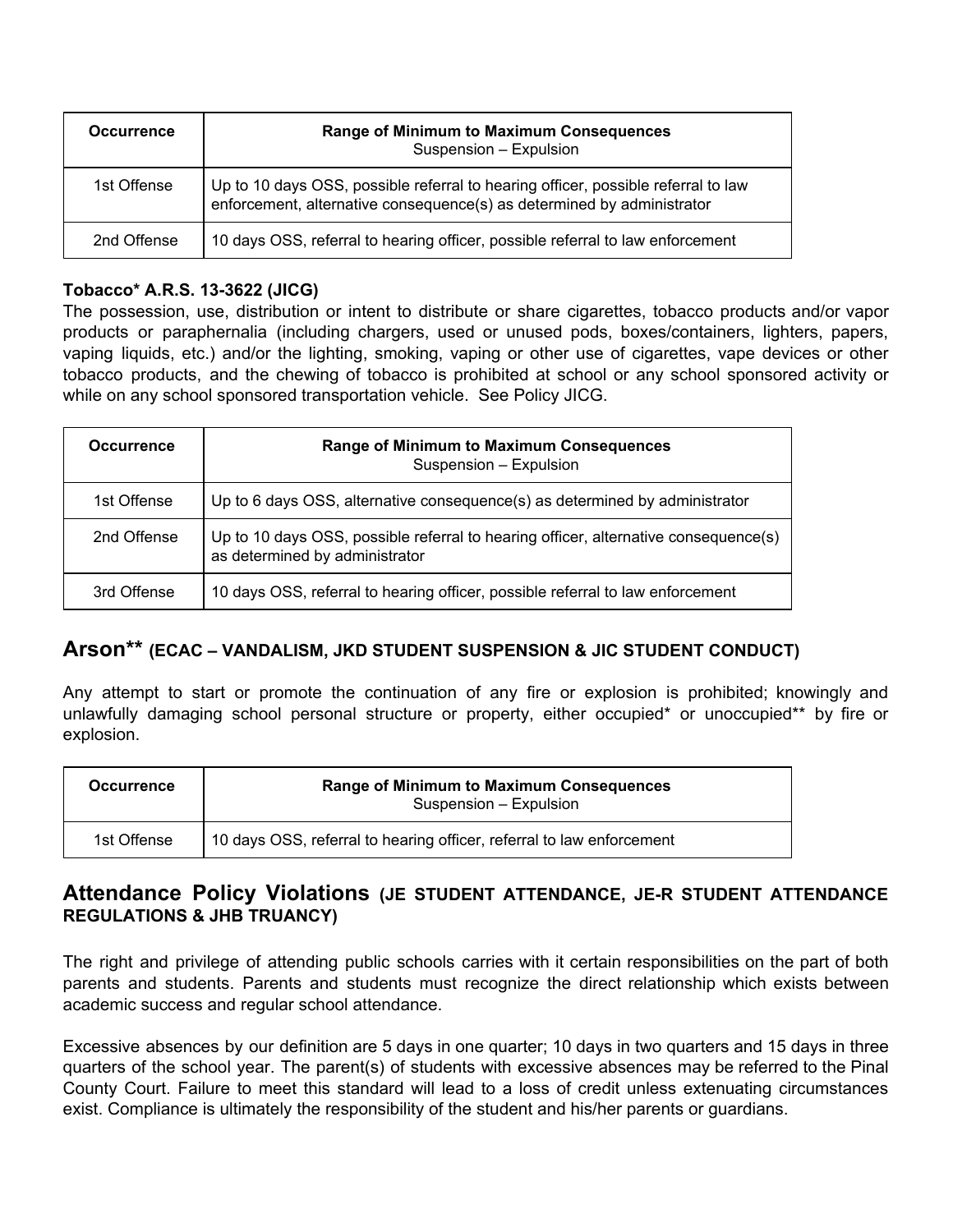### **Unexcused Absence & Truancy (JE-R)**

Failure to attend any assigned class or event at the assigned time and location, commonly known as "ditching" will be considered an unexcused absence. A.R.S. 15-803 defines "truancy" to mean an unexcused absence for at least one class period during the day. "Habitually truant" means a student who is truant for at least five school days in a school year. A student who is habitually truant, who has excessive absences, or other violation as defined by school district policy, may be adjudicated incorrigible.

| <b>Occurrence</b> | <b>Range of Minimum to Maximum Consequences</b><br>Conference - Expulsion                                             |
|-------------------|-----------------------------------------------------------------------------------------------------------------------|
| 1st Offense       | Up to 3 days ISS, alternative consequence(s) as determined by administrator                                           |
| 2nd Offense       | Up to 3 days OSS, alternative consequence(s) as determined by administrator                                           |
| 3rd Offense       | Up to 6 days OSS, alternative consequence(s) as determined by administrator                                           |
| 4th Offense       | Up to 10 days OSS, alternative consequence(s) as determined by administrator                                          |
| 5th Offense       | Up to 10 days OSS, possible referral to hearing officer, alternative<br>consequence(s) as determined by administrator |

#### **Leaving School Grounds without Permission (JE-R)**

All students must sign out under the guidance of a school official and with the permission of a parent or guardian.

| <b>Occurrence</b> | <b>Range of Minimum to Maximum Consequences</b><br>Conference - Expulsion                                             |
|-------------------|-----------------------------------------------------------------------------------------------------------------------|
| 1st Offense       | Up to 2 days ISS, alternative consequence(s) as determined by administrator                                           |
| 2nd Offense       | Up to 3 days OSS, alternative consequence(s) as determined by administrator                                           |
| 3rd Offense       | Up to 10 days OSS, possible referral to hearing officer, alternative consequence(s)<br>as determined by administrator |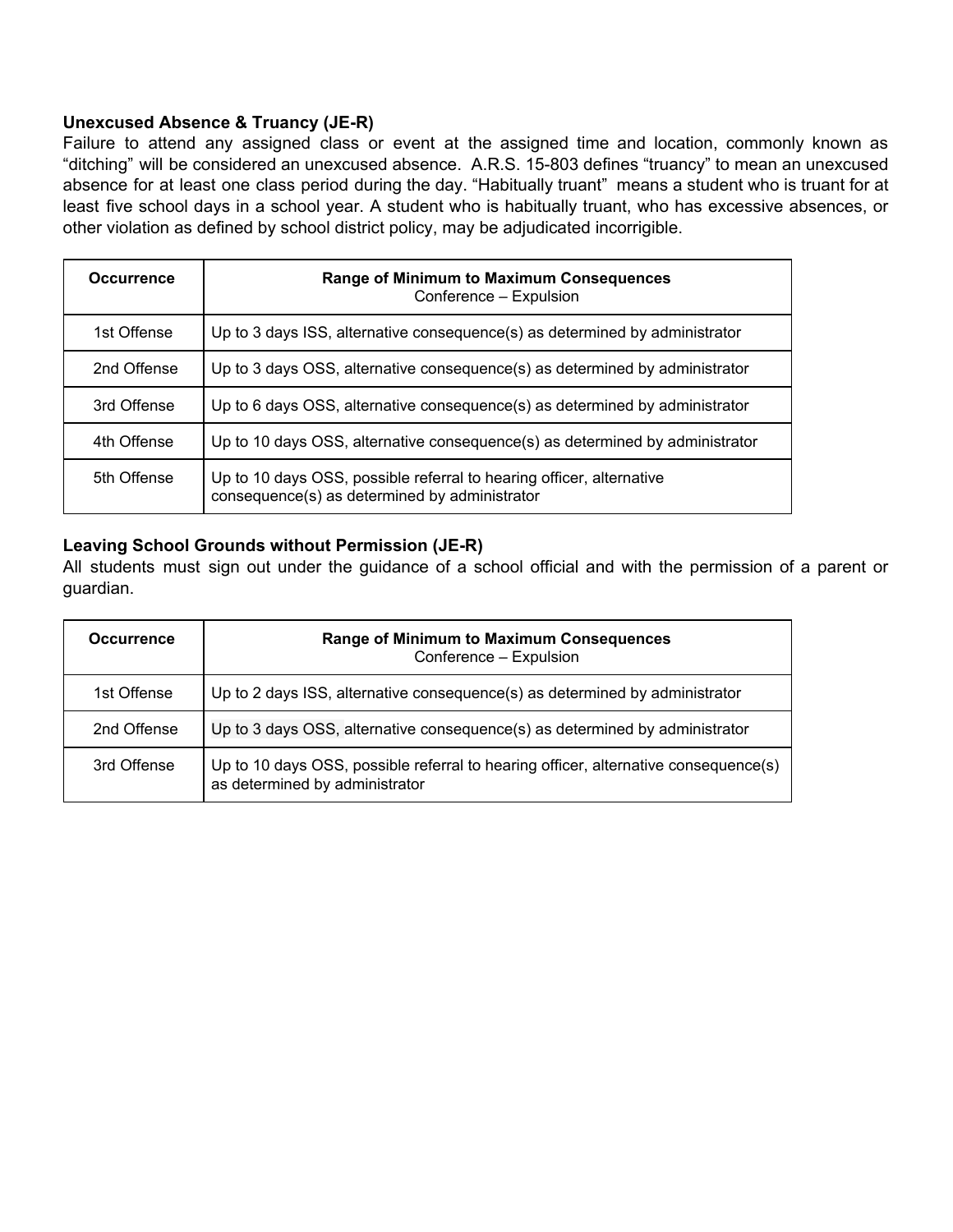## **Tardy/Attendance Violation (JE-R)**

Tardiness is arriving late to class and is viewed as a disruption to the classroom environment. Students are expected to be in their seat and ready to learn by the end of the tardy bell.

| <b>Occurrence</b> | <b>Range of Minimum to Maximum Consequences</b><br>Conference - Suspension                                         |
|-------------------|--------------------------------------------------------------------------------------------------------------------|
| 1st Offense       | One period ISS, tardy documented, alternative consequence(s) as determined by<br>administrator                     |
| 2nd Offense       | Up to 1 day ISS, tardy documented, behavior contract, alternative consequence(s) as<br>determined by administrator |
| 3rd Offense       | Up to 2 days ISS, tardy documented, alternative consequence(s) as determined by<br>administrator                   |
| 4th Offense       | Up to 3 days OSS, tardy documented, alternative consequence(s) as determined by<br>administrator                   |

## **Harassment, Hazing, Threats, and Intimidation (JICK-STUDENT VIOLENCE/HARASSMENT/ INTIMIDATION/BULLYING, JICFA-HAZING, KFA-PUBLIC CONDUCT ON SCHOOL PROPERTY)**

#### **Harassment and Bullying\* (JICK, KFA)**

Physical or psychological abuse of another person by means of verbal or physical threats, intimidation, insults or other aggressive behavior in any form including electronically, any electronic means including social media, and include abuse based upon race, ethnicity, gender, religion or disability. Harassment may include, but is not limited to, Sexual\*, Sexual with contact\* or Non–sexual\*.

#### **Hazing\* (JICK, KFA)**

Forcing a person to risk or suffer physical or mental harm or degradation to join or remain in an organization. Also, insults and attacks via e-mail, text messaging or Internet social

networks which substantially hinder another student's health, safety, welfare, right to attend school or participate in school activities constitute harassment and bullying. Internet communications that cause problems between students on campus will be dealt with as a serious student discipline matter.

#### **Intimidation\* (JICK, KFA)**

To frighten, compel, or deter by actual or implied threats. Deliberately intimidating students or staff members by violence, verbal or physical threats. This also includes racial and sexual insults and harassment.

## **Threatening Act\* (Physical or verbal threat or electronic communication or intimidation) (JICK, KFA)**

To unlawfully place another person in fear of bodily harm through verbal threats without displaying a weapon or subjecting the person to actual physical attack.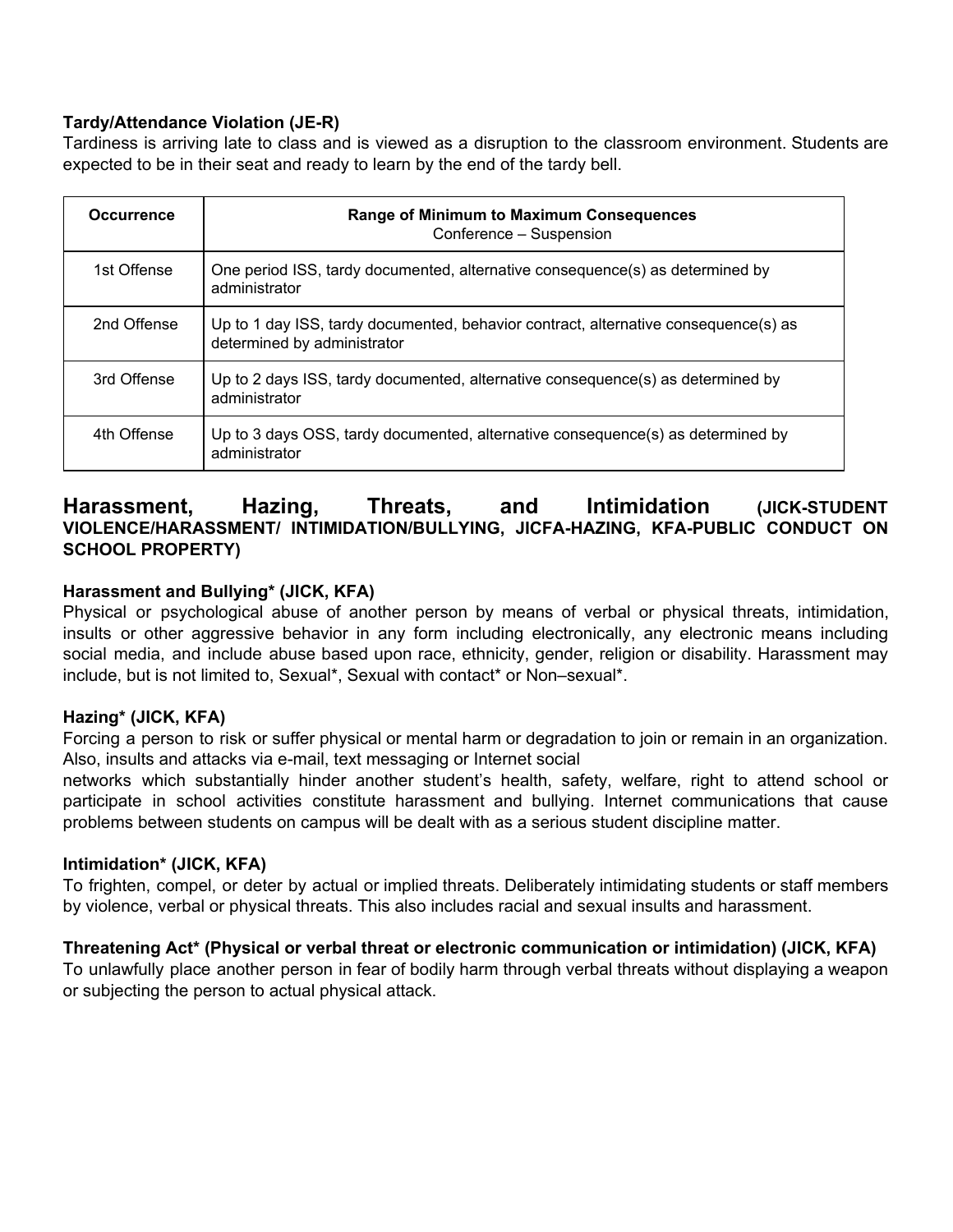| <b>Occurrence</b> | <b>Range of Minimum to Maximum Consequences</b><br>Suspension - Expulsion                                                                                   |
|-------------------|-------------------------------------------------------------------------------------------------------------------------------------------------------------|
| 1st Offense       | Up to 6 days OSS, behavior contract/non-violence agreement, alternative<br>consequence(s) as determined by administrator                                    |
| 2nd Offense       | Up to 10 days OSS, possible referral to hearing officer, possible referral to law<br>enforcement, alternative consequence(s) as determined by administrator |

# **Lying, Cheating, Forgery, or Plagiarism (JK- STUDENT DISCIPLINE)**

## **Cheating/Plagiarism (JK)**

Copying the work of others and submitting it as your own, obtaining unauthorized and undocumented material from the Internet, use of a cell phone for transmitting test items or other secured information, or securing teacher material or work in a dishonest or unauthorized way will render that submitted work/ test invalid.

IF A STUDENT IS CAUGHT CHEATING DURING A STATE TEST OR FINAL EXAM, CONSEQUENCES IN ADDITION TO THOSE LISTED BELOW MAY BE IMPOSED

## **Lying / Forgery (JK)**

Attempt by the student to conceal from school officials or deliberately distort facts in order to mislead or give a false impression.

| <b>Occurrence</b> | <b>Range of Minimum to Maximum Consequences</b><br>Conference - Expulsion                                             |
|-------------------|-----------------------------------------------------------------------------------------------------------------------|
| 1st Offense       | Up to 2 days ISS, behavior contract, alternative consequence(s) as determined<br>by administrator                     |
| 2nd Offense       | Up to 3 days OSS, alternative consequence(s) as determined by administrator                                           |
| 3rd Offense       | Up to 6 days OSS, alternative consequence(s) as determined by administrator                                           |
| 4th Offense       | Up to 10 days OSS, possible referral to hearing officer, alternative consequence(s)<br>as determined by administrator |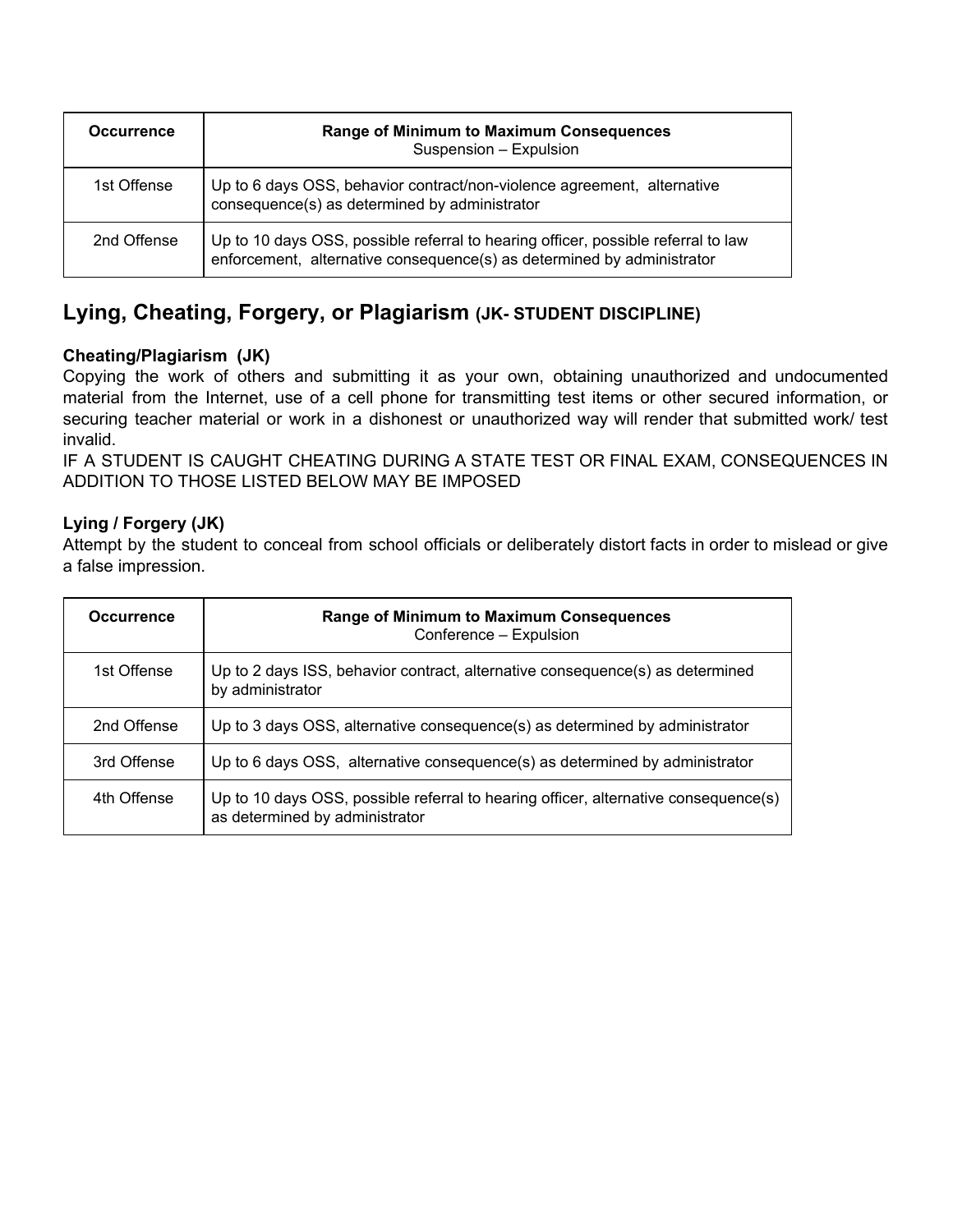## **Other Violations of School Policies (JIC-STUDENT CONDUCT, JICA STUDENT DRESS, JICF SECRET SOCIETIES/GANG ACTIVITY, KFA-PUBLIC CONDUCT ON SCHOOL PROPERTY)**

## **Contraband (JIC)**

If a properly conducted search yields illegal or contraband materials, such materials shall be turned over to the proper authorities.

| <b>Occurrence</b> | <b>Range of Minimum to Maximum Consequences</b><br>Conference - Expulsion                  |
|-------------------|--------------------------------------------------------------------------------------------|
| 1st Offense       | Up to 6 days OSS, alternative consequence(s) as determined by administrator                |
| 2nd Offense       | Up to 10 days OSS, alternative consequence(s) as determined by administrator               |
| 3rd Offense       | 10 days OSS, possible referral to hearing officer, possible referral to law<br>enforcement |

#### **Defiance/Disrespect Towards Authority/Non-Compliance (JIC, KFA)**

Refusal to comply with reasonable requests of school personnel or refusal to obey classroom or school rules; more severe than disrespect: defiance may be verbal, symbolic or physical. Confronting with resistance or challenging the authority of school officials; failure to comply with a reasonable request by school officials constitutes insubordination or unwillingness to submit to the authority of school officials.

| <b>Occurrence</b> | <b>Range of Minimum to Maximum Consequences</b><br>Conference - Expulsion   |
|-------------------|-----------------------------------------------------------------------------|
| 1st Offense       | Up to 2 days ISS, alternative consequence(s) as determined by administrator |
| 2nd Offense       | Up to 3 days OSS, alternative consequence(s) as determined by administrator |
| 3rd Offense       | Up to 6 days OSS, alternative consequence(s) as determined by administrator |
| 4th Offense       | Up to 10 days OSS, possible referral to hearing officer                     |

#### **Disruption (JIC, KFA)**

Intentionally, knowingly, or recklessly interfering with or disrupting the normal operations of an educational institution as stated in ARS-13-2911.

If conduct occurs in conjunction with subsequent violations, additional consequences may be assigned, in addition to those specified below.

Disruptions that occur while student is serving a previously assigned consequence, such as ISS, will warrant more severe or progressive discipline.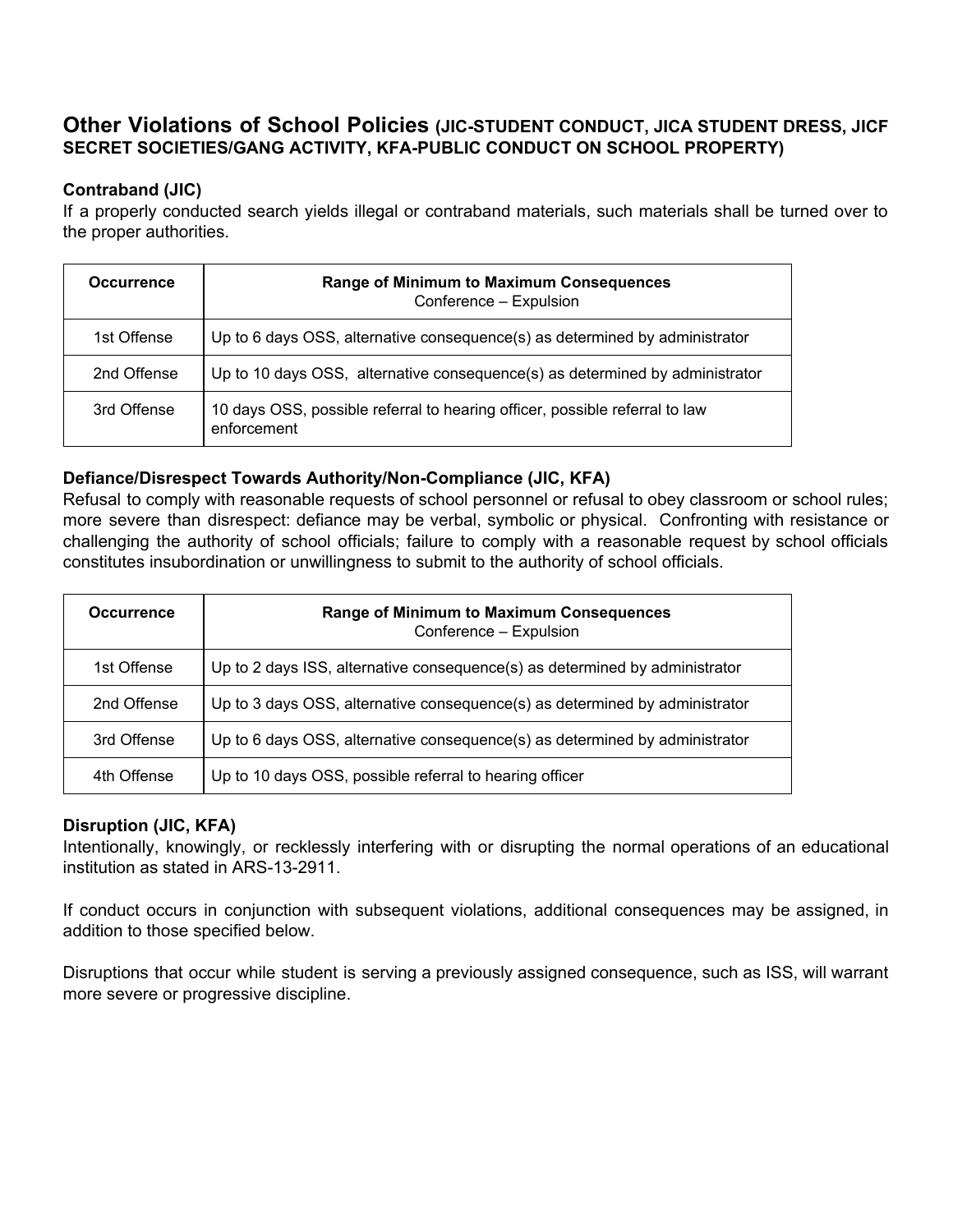| <b>Occurrence</b> | Range of Minimum to Maximum Consequences<br>Conference - Expulsion                               |
|-------------------|--------------------------------------------------------------------------------------------------|
| 1st Offense       | Up to 3 days ISS, alternative consequence(s) as determined by administrator                      |
| 2nd Offense       | Up to 3 days OSS, alternative consequence(s) as determined by administrator                      |
| 3rd Offense       | Up to 10 days OSS, possible referral to hearing officer, possible referral to law<br>enforcement |

## **Dress Code [Ref. pg.10 FUSD Student Handbook] (JICA)**

Dressing in a manner that may result in a distraction or disruption of a safe environment is considered. Attire that suggests involvement in gang activity or any apparel that is suggestive, obscene, lewd, shows vulgar language or symbols, or shows symbols or language relating to or promoting sex, drugs, tobacco, weapons, violence, or alcohol on clothing or accessories are prohibited. Students should realize that brief and revealing clothing are not appropriate in school. Ultimately, administration/staff will determine the appropriateness of a student's apparel. Dress & Grooming code is detailed in the student handbook.

Students must obtain appropriate clothing before being returned to attending regular classes. "Obtaining appropriate clothing" does not include covering the unapproved clothing with another item of clothing.

| <b>Occurrence</b> | <b>Range of Minimum to Maximum Consequences</b><br>Conference - Expulsion                                         |
|-------------------|-------------------------------------------------------------------------------------------------------------------|
| 1st Offense       | Conference, behavior contract, obtain proper clothing to be returned to class,<br>otherwise finish the day in ISS |
| 2nd Offense       | Up to 2 days ISS, alternative consequence(s) as determined by administrator                                       |
| 3rd Offense       | Up to 3 days OSS, alternative consequence(s) as determined by administrator                                       |
| 4th Offense       | Please refer to violation "Defiance/Disrespect Towards Authority/Non-Compliance"                                  |

## **Gambling (JIC)**

Playing games for money or property, or betting on uncertain outcomes is prohibited. The use of dice for such purposes is strictly prohibited.

| <b>Occurrence</b> | <b>Range of Minimum to Maximum Consequences</b><br>Conference - Expulsion   |
|-------------------|-----------------------------------------------------------------------------|
| 1st Offense       | Up to 2 days ISS, alternative consequence(s) as determined by administrator |
| 2nd Offense       | Up to 3 days OSS, alternative consequence(s) as determined by administrator |
| 3rd Offense       | Up to 5 days OSS, alternative consequence(s) as determined by administrator |
| 4th Offense       | Up to 10 days OSS, possible referral to hearing officer                     |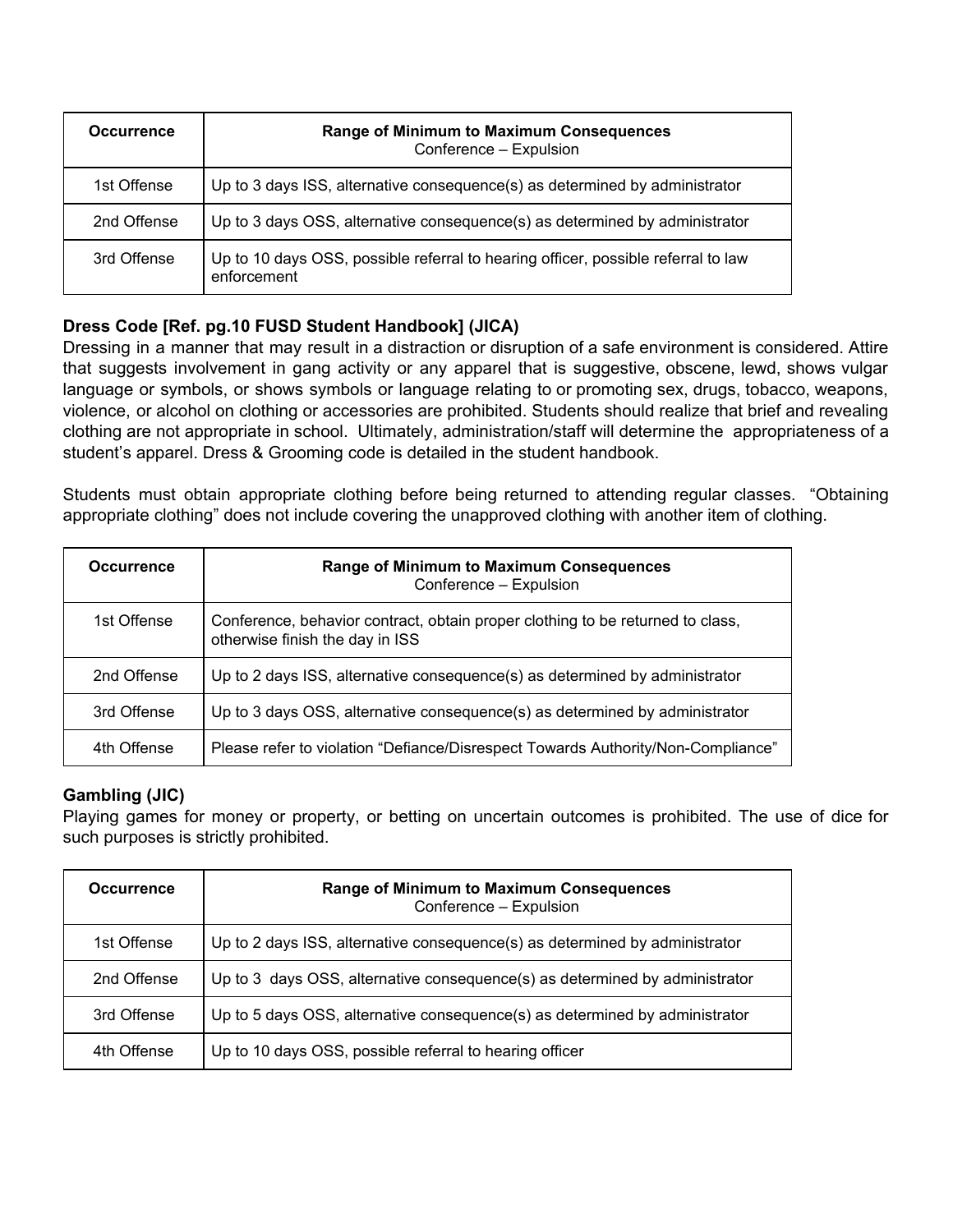## **Gangs (Negative Group Affiliation) \*\* (JICF)**

An ongoing loosely or highly organized association of three or more persons, whether formal or informal, has a common name, sign, symbol or color, whose members engage, either individually or collectively, in violent or other forms of illegal behavior.

| <b>Occurrence</b> | <b>Range of Minimum to Maximum Consequences</b><br>Conference - Expulsion                                                                          |
|-------------------|----------------------------------------------------------------------------------------------------------------------------------------------------|
| 1st Offense       | Up to 10 days OSS, referral to law enforcement, possible referral to hearing<br>officer, alternative consequence(s) as determined by administrator |
| 2nd Offense       | 10 days OSS, referral to law enforcement, referral to hearing officer                                                                              |

#### **Public Display of Affection (JIC, KFA)**

Any intimate physical contact in school or at any school related activity, on-site or off-site.

| <b>Occurrence</b> | <b>Range of Minimum to Maximum Consequences</b><br>Conference - Expulsion                   |
|-------------------|---------------------------------------------------------------------------------------------|
| 1st Offense       | Conference, behavior contract, alternative consequence(s) as determined by<br>administrator |
| 2nd Offense       | Up to 3 days ISS, alternative consequence(s) as determined by administrator                 |
| 3rd Offense       | Up to 3 days OSS, alternative consequence(s) as determined by administrator                 |

#### **Verbal Abuse/Inappropriate Language (JIC, KFA)**

Profanity, swearing and/or use of vulgar language, either directed or non-directed to an individual. Threats-Verbal/Physical Abuse A.R.S. 15-507. Insult or abuse of a student or any school official, including all teachers, clerical staff, custodians, and bus drivers, is considered a Class 3 misdemeanor.

| <b>Occurrence</b> | <b>Range of Minimum to Maximum Consequences</b><br>Conference - Expulsion                                                                                   |
|-------------------|-------------------------------------------------------------------------------------------------------------------------------------------------------------|
| 1st Offense       | Up to 3 days OSS, alternative consequence(s) as determined by administrator                                                                                 |
| 2nd Offense       | Up to 6 days OSS, alternative consequence(s) as determined by administrator                                                                                 |
| 3rd Offense       | Up to 10 days OSS, possible referral to hearing officer, possible referral to law<br>enforcement, alternative consequence(s) as determined by administrator |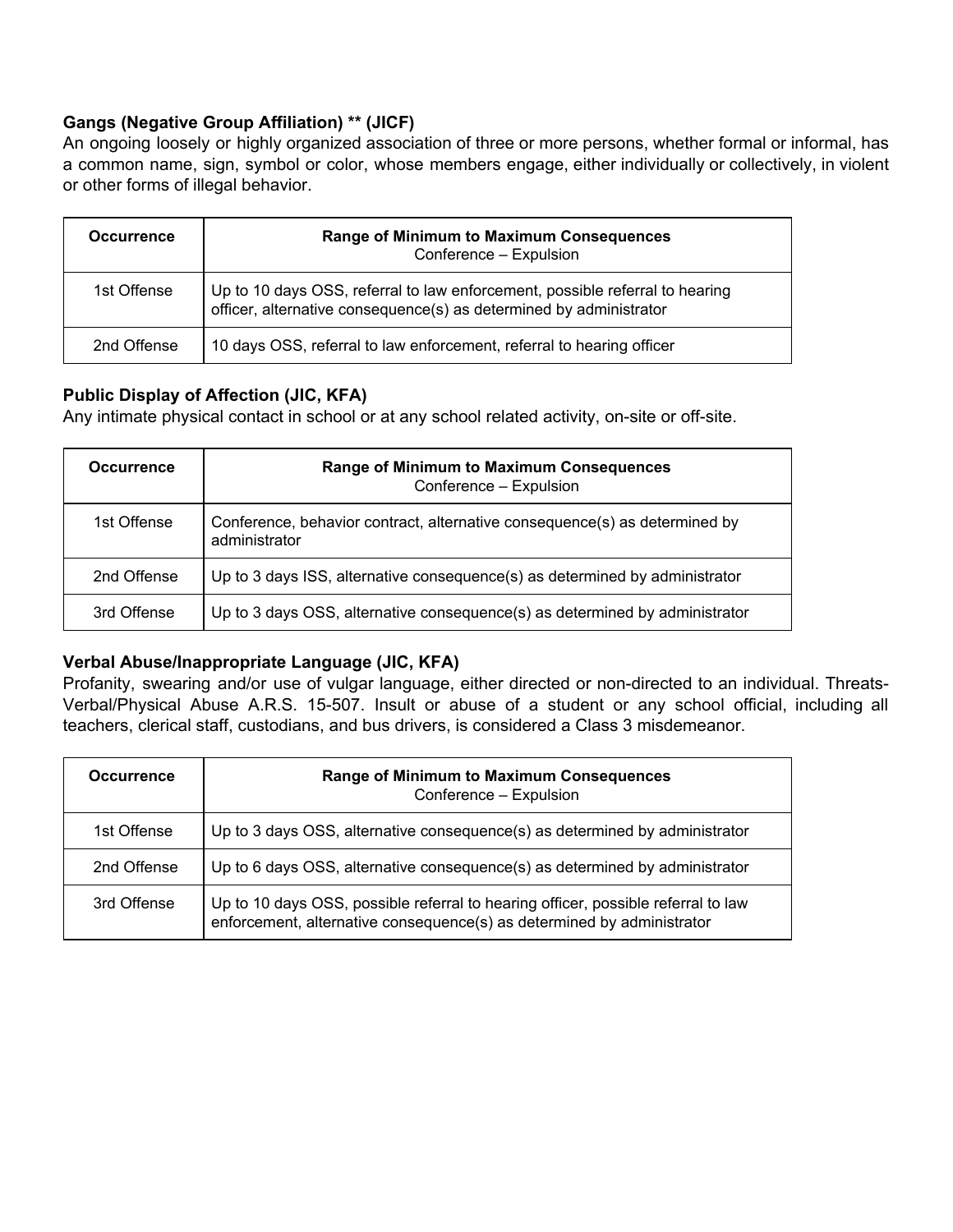## **School Threat\*\* (JIC-STUDENT CONDUCT, JICK – STUDENT VIOLENCE/HARASSMENT/ INTIMIDATION/BULLYING, KFA-PUBLIC CONDUCT ON SCHOOL PROPERTY)**

## **Bomb Threat\*\*, Chemical or Biological Threat\*\*, Fire Alarm Misuse\*\*, and False 911 Calls (JIC, JICK, KFA)**

The possession of fireworks of any variety or any explosive device is prohibited at school or school activities. Any variety of fireworks or explosive device detonated, or caused to be detonated, on campus or at school activities is prohibited. Any device that is designed to (or may readily be converted to) expel a projectile by the action of an explosive. This includes bombs, firecrackers, grenades, mines, rockets, missiles, pipe bombs, or similar devices that explode and are capable of causing bodily harm or property damage.

| <b>Occurrence</b> | <b>Range of Minimum to Maximum Consequences</b><br>Suspension - Expulsion |
|-------------------|---------------------------------------------------------------------------|
| 1st Offense       | 10 days OSS and referral to hearing officer                               |

## **Sexual Offenses (JIC-STUDENT CONDUCT, JICK- STUDENT VIOLENCE/HARASSMENT/ INTIMIDATION/ BULLYING, JICL-DATING ABUSE)**

## **Pornography (JIC)**

Printed or visual material containing the explicit description or display of sexual organs or activity.

| <b>Occurrence</b> | <b>Range of Minimum to Maximum Consequences</b><br>Conference - Expulsion                                                                                   |
|-------------------|-------------------------------------------------------------------------------------------------------------------------------------------------------------|
| 1st Offense       | Up to 10 days OSS, possible referral to hearing officer, possible referral to law<br>enforcement, alternative consequence(s) as determined by administrator |
| 2nd Offense       | 10 days OSS, referral to hearing officer, possible referral to law enforcement,                                                                             |

## **Sexual Harassment\*, Sexual Harassment with Contact\*\* (JIC, JICK, JICL)**

Unwelcome sexual advances, requests for sexual favors, and other unwelcome written, sexting, verbal or physical conduct of a sexual nature is prohibited. If a student believes he/she, or another student, has been subjected to sexual harassment, the student should report the behavior to a school administrator immediately.

| <b>Occurrence</b> | <b>Range of Minimum to Maximum Consequences</b><br>Conference - Expulsion                                                                                   |
|-------------------|-------------------------------------------------------------------------------------------------------------------------------------------------------------|
| 1st Offense       | Up to 10 days OSS, possible referral to hearing officer, possible referral to law<br>enforcement, alternative consequence(s) as determined by administrator |
| 2nd Offense       | 10 days OSS, referral to hearing officer, possible referral to law enforcement                                                                              |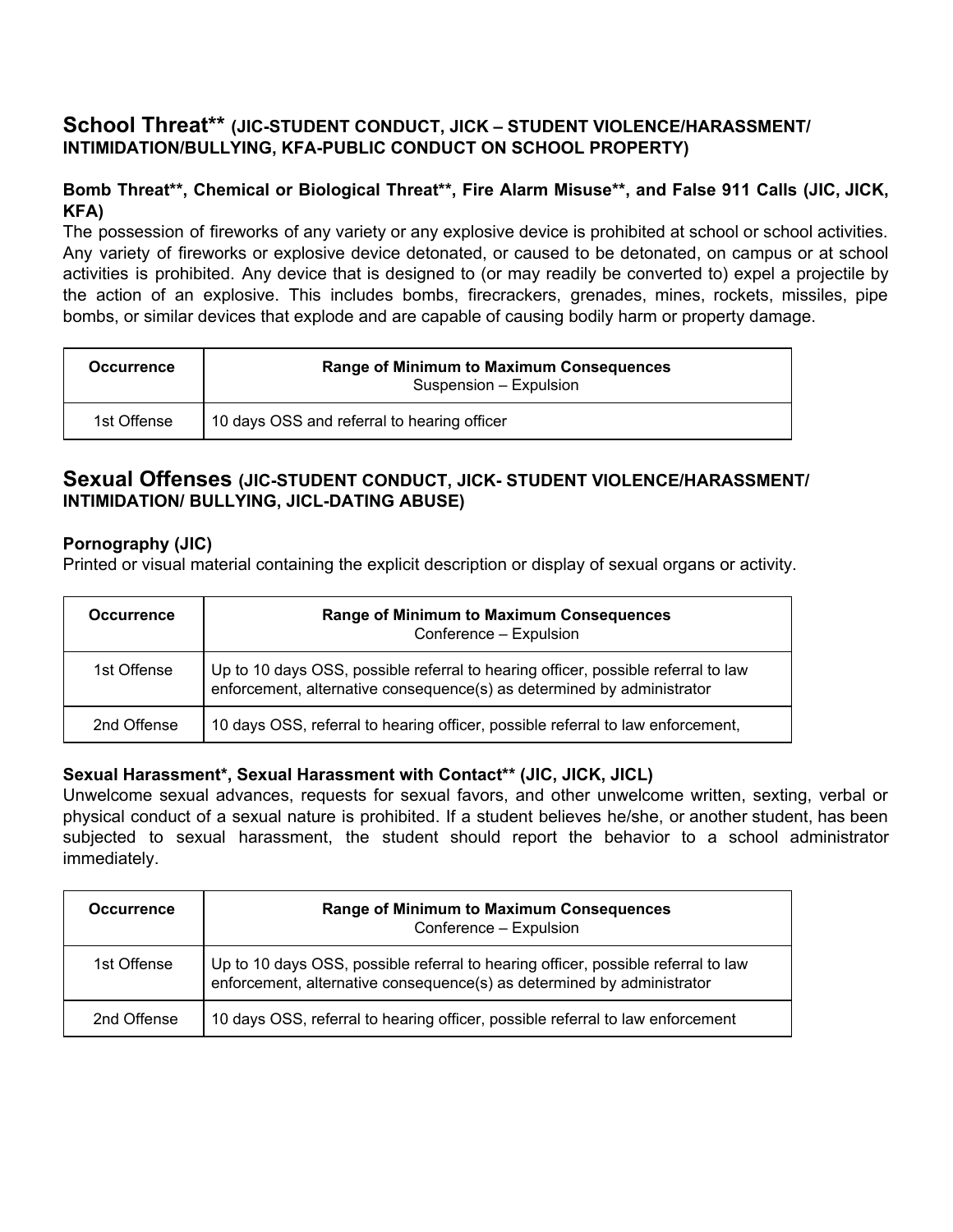## **Sexting\*\*, Sexual Abuse\*\*, or sexual contact with a minor\*\*. (JIC, JICK, JICL,ACA)**

A.R.S § 8-309 Unlawful transmission or possession of explicit sexual material by minors is illegal: "It is unlawful for a juvenile to intentionally or knowingly use an electronic communication device to transmit or display a visual depiction of a minor that depicts explicit sexual material". Use or possession of a visual depiction of a minor that depicts sexual material and is transmitted to another student(s) may be a CLASS 2 MISDEMEANOR.

| <b>Occurrence</b> | <b>Range of Minimum to Maximum Consequences</b><br>Conference - Expulsion                                                                          |
|-------------------|----------------------------------------------------------------------------------------------------------------------------------------------------|
| 1st Offense       | Up to 10 days OSS, possible referral to hearing officer, referral to law<br>enforcement, alternative consequence(s) as determined by administrator |
| 2nd Offense       | 10 days OSS, referral to hearing officer, possible referral to law enforcement                                                                     |

## **Technology, Improper Use of (IJNDB-USE OF TECHNOLOGY RESOURCES IN INSTRUCTION, JIC- STUDENT CONDUCT)**

**Cell phones and other electronic devices** may only be used in the classroom or in any school buildings during non-class time or as an instructional tool under the direction of a teacher. Cell phones and electronic devices being used outside of these parameters are subject to confiscation. If family members have an urgent need to communicate with a student, they are advised to contact the front desk so that the student can be informed by school staff. Students bring these devices to school at their own risk. If a student has a cell phone or other electronic device on campus or on the bus and it is damaged or stolen, the school will not utilize administrative time to investigate the incident nor will the District take any financial responsibility for the cell phone or cell phone charges or for any other electronic device. Cell phones and electronic devices confiscated by school personnel can be retrieved by a parent from Administration.

Students are required to surrender cell phones to ANY staff member who requests it. Failure to surrender a cell phone will result in administrative discipline. School Administration reserves the right to search a student's cell phone, as long as the search is "justified at its inception and reasonable in scope."<sup>1</sup> Any student who refuses to submit to such a search is subject to disciplinary action for violating Board policies JIC Student Conduct and JK-RA Student Discipline.

<sup>1</sup> 469 U.S. at 342. The Court has further elaborated that this "reasonable suspicion" standard is met if there is a "moderate chance" of finding evidence of wrongdoing. Safford Unified School District #1 v. Redding, 557 U.S. \_\_\_, No. 08–479, slip op. at 5 (2009).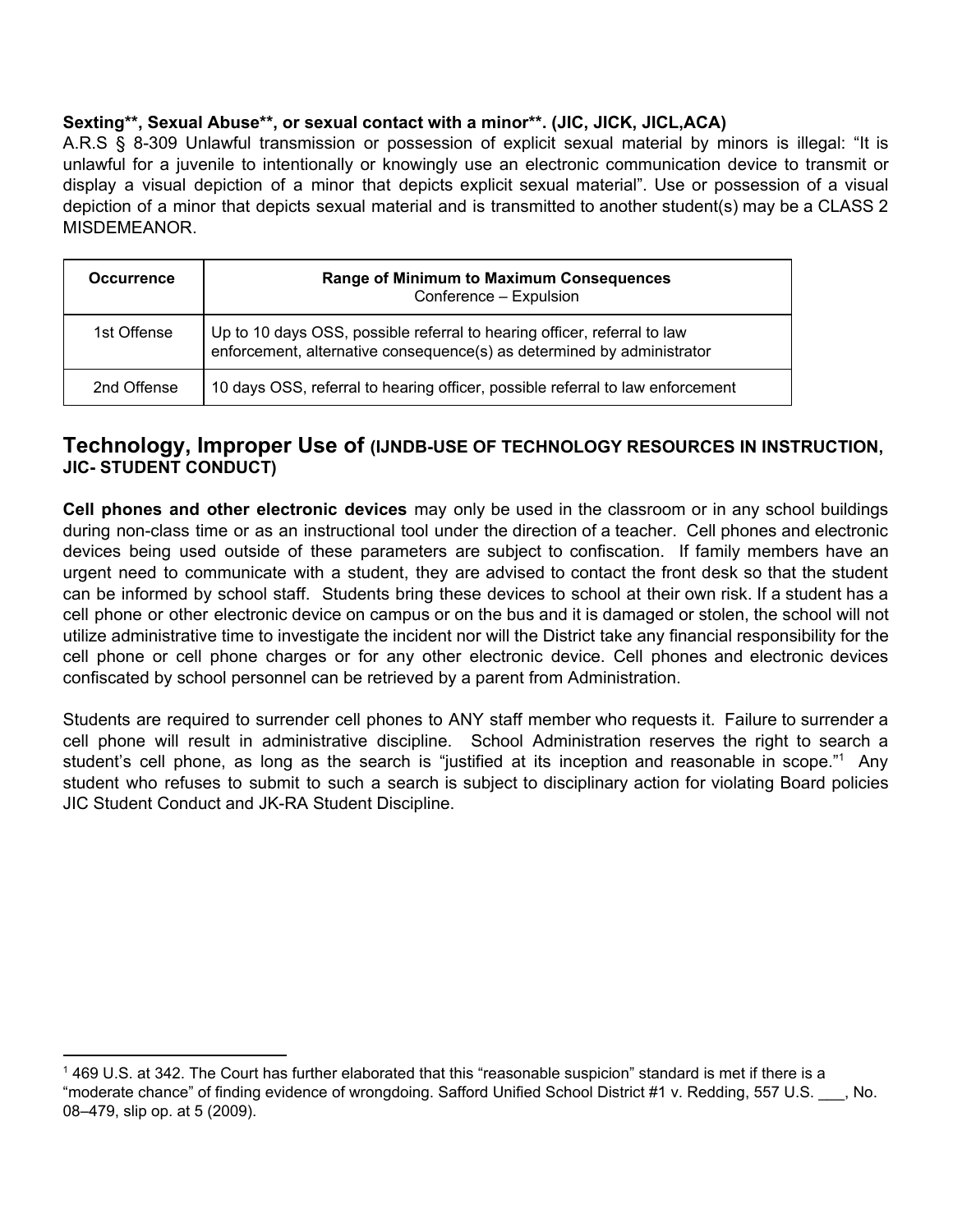## **The school is not responsible for the storage, inventory, or safekeeping of any confiscated item, including but not limited to electronic devices.**

| <b>Occurrence</b> | <b>Range of Minimum to Maximum Consequences</b><br>Conference - Expulsion                                                             |
|-------------------|---------------------------------------------------------------------------------------------------------------------------------------|
| 1st Offense       | Phone confiscated, returned to student at end of day, behavior contract,<br>alternative consequence(s) as determined by administrator |
| 2nd Offense       | Phone confiscated, returned to parent at end of day, up to 2 days ISS,<br>alternative consequence(s) as determined by administrator   |
| 3rd Offense       | Phone confiscated, returned to parent at end of day, up to 5 days ISS,<br>alternative consequence(s) as determined by administrator   |
| 4th Offense       | Phone confiscated, returned to parent at end of day, up to 3 days OSS,<br>alternative consequence(s) as determined by administrator   |

#### **Computer, Network Infraction, Telecommunication Device (IJNDB, JIC)**

FUSD network (including but not limited to Internet, computers, laptops, printers, etc.) is to allow students to conduct school business or activities. Tampering or "hacking" any FUSD resources is prohibited. Intentional damage or misuse of network will not be tolerated. Sharing passwords or logging in for someone else is prohibited. Intentional creation or spreading of computer viruses will not be tolerated. See FUSD Acceptable Use Policy for more information.

| <b>Occurrence</b> | <b>Range of Minimum to Maximum Consequences</b><br>Conference - Expulsion                                             |
|-------------------|-----------------------------------------------------------------------------------------------------------------------|
| 1st Offense       | Up to 3 days OSS, alternative consequence(s) as determined by administrator                                           |
| 2nd Offense       | Up to 10 days OSS, possible referral to hearing officer, alternative consequence(s)<br>as determined by administrator |
| 3rd Offense       | 10 days OSS, referral to hearing officer                                                                              |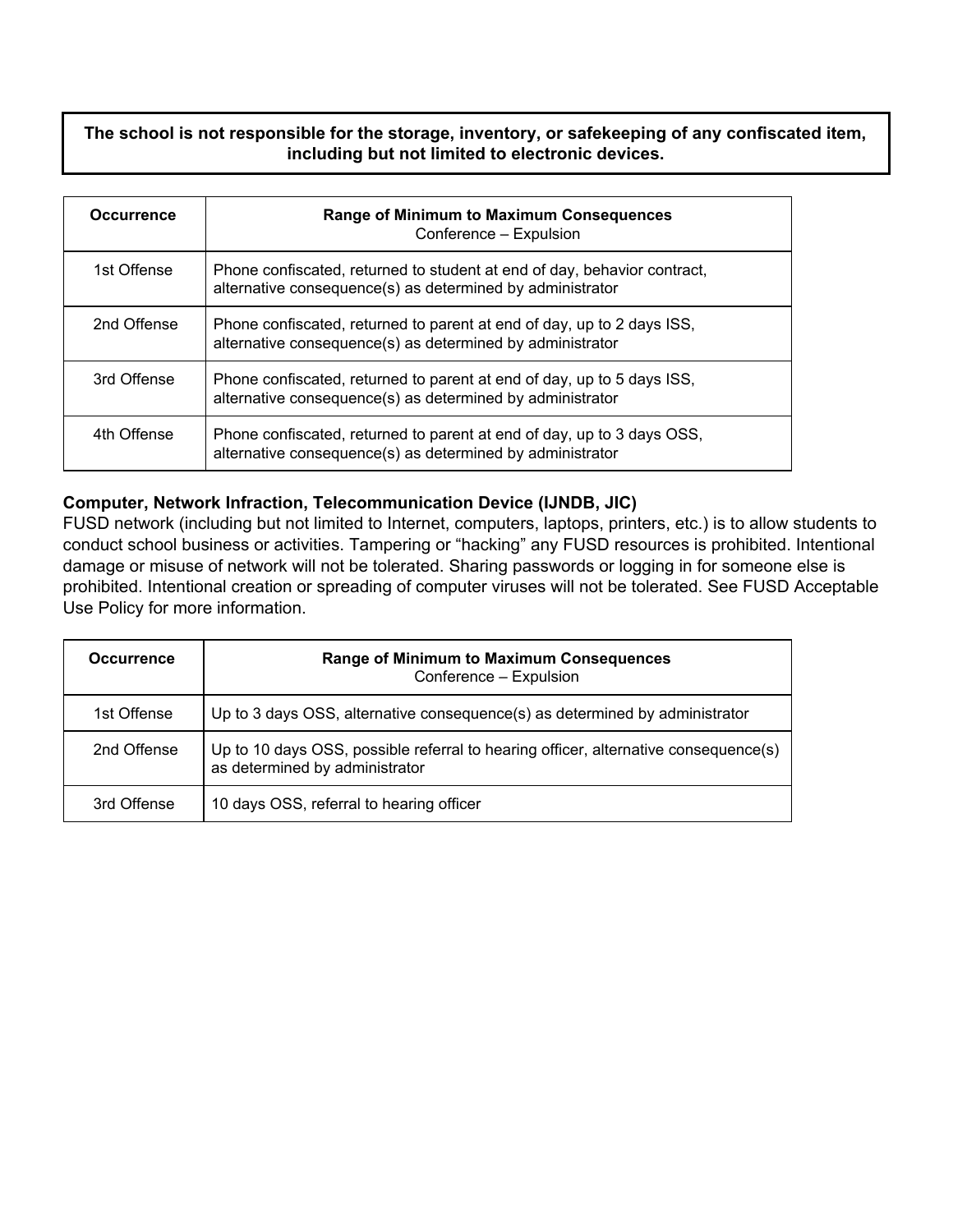## **Photographs and Video (IJNDB, JIC)**

Use of cell phones and electronic devices to photograph, videotape, or digitally record another person on school property or at school events without authorization by an administrator is prohibited. If a student is found taking photographs in violation of this rule, the device used may be confiscated and a disciplinary consequence will follow. Accessing, submitting, transmitting, posting, publishing, forwarding, downloading, scanning or displaying materials that are defamatory, abusive, obscene, vulgar, sexually explicit, or sexually suggestive or acts of violence is prohibited.

| <b>Occurrence</b> | <b>Range of Minimum to Maximum Consequences</b><br>Conference - Expulsion                                             |
|-------------------|-----------------------------------------------------------------------------------------------------------------------|
| 1st Offense       | Up to 10 days OSS, possible referral to hearing officer, alternative<br>consequence(s) as determined by administrator |
| 2nd Offense       | 10 days OSS, referral to hearing officer, alternative consequence(s) as determined<br>by administrator                |

## **Theft (JIC – STUDENT DISCIPLINE, JICK-STUDENT VIOLENCE/HARASSMENT/INTIMIDATION/BULLYING, JICI WEAPONS IN SCHOOL)**

## **Burglary\*\* (JIC, JICK)**

Breaking into and entering a building with the intent to steal.

#### **Theft (JIC, JICK)**

The unlawful taking, carrying, leaving or riding away with property of another person without threat, violence, or bodily harm. This also includes possession or sale or attempted sale of another's property. Any personal property including instruments (music, electronic, etc.) or other materials for classroom use brought onto campus is at the risk of the owner. The school is not responsible for personal property brought onto FUSD K-8 or High School campuses.

If a student loses or reports personal property as stolen, schools/District are not financially responsible. School administrators will not make attempts to locate students' personal property.

| <b>Occurrence</b> | <b>Range of Minimum to Maximum Consequences</b><br><b>Restitution - Expulsion</b>                                                       |
|-------------------|-----------------------------------------------------------------------------------------------------------------------------------------|
| 1st Offense       | Restitution of items stolen or equivalent dollar amount, up to 3 days OSS,<br>alternative consequence(s) as determined by administrator |
| 2nd Offense       | Restitution of items stolen or equivalent dollar amount, up to 5 days OSS,<br>alternative consequence(s) as determined by administrator |
| 3rd Offense       | Restitution of items stolen or equivalent dollar amount, up to 10 days OSS,<br>possible referral to hearing officer                     |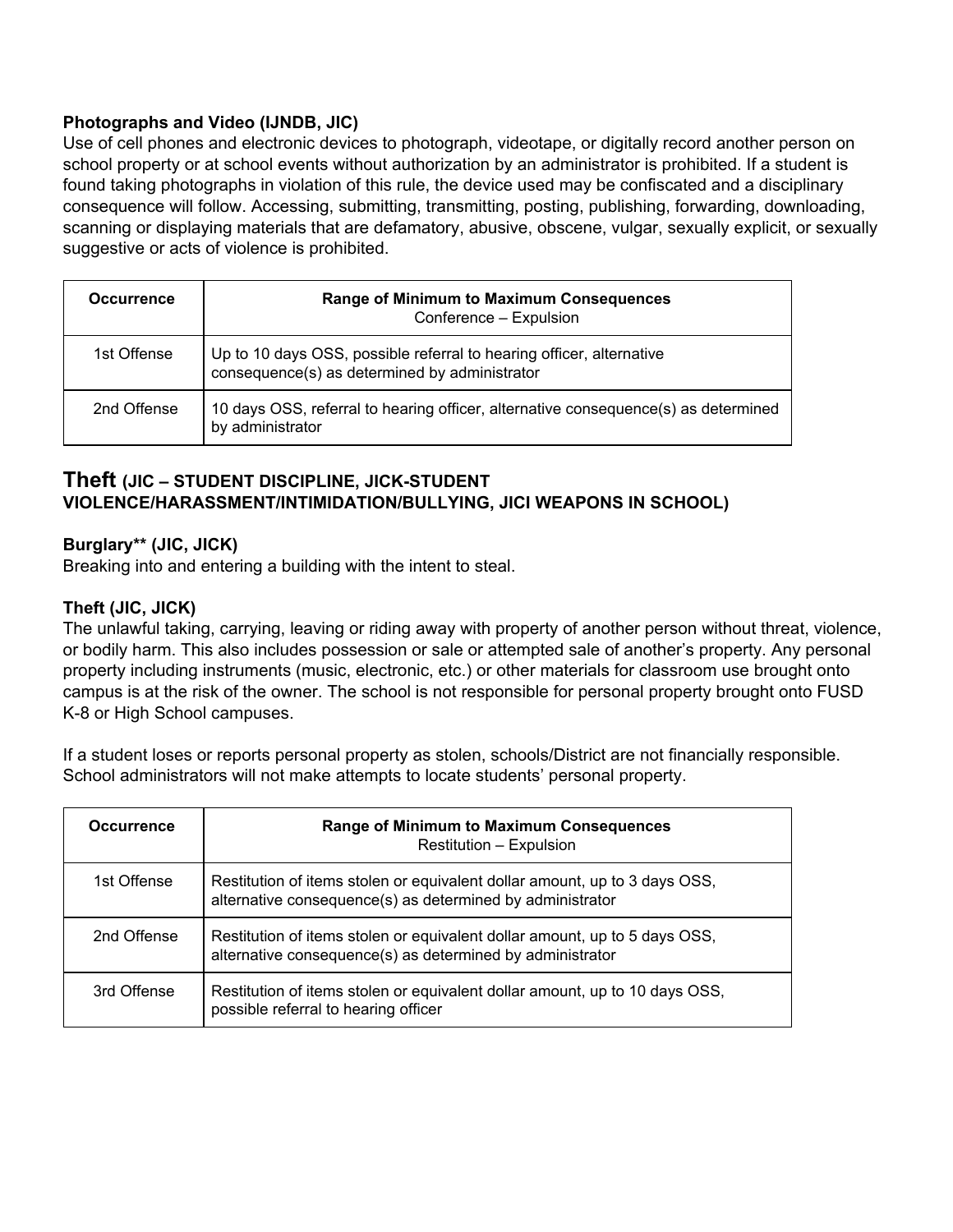## **Extortion\* (JIC, JICK)**

Asking for or demanding money or something of value from another person in return for protection or in connection with a threat.

### **Robbery\*\* (JIC, JICK)**

Taking or attempting to take anything of value that is owned by another person or organization, by force, or threat of force, or by putting the victim in fear.

## **Armed Robbery\*\* (JIC, JICK, JICI)**

Robbery with the use of a weapon.

| <b>Occurrence</b> | Range of Minimum to Maximum Consequences<br>Behavior Contract - Expulsion                                                                    |
|-------------------|----------------------------------------------------------------------------------------------------------------------------------------------|
| 1st Offense       | 10 days OSS, referral to hearing officer, possible referral to law enforcement,<br>alternative consequence(s) as determined by administrator |

## **Trespassing (JIC-STUDENT DISCIPLINE)**

#### **Trespassing (JIC)**

The unauthorized presence of any student on a campus other than his/her own. If a student is suspended off campus for disciplinary reasons he/she is prohibited from being on his/her campus during the suspension. If the student refuses to leave upon request, it is a violation of state law and law enforcement may be contacted for assistance.

| <b>Occurrence</b> | Range of Minimum to Maximum Consequences<br>Conference - Expulsion                                                                                          |
|-------------------|-------------------------------------------------------------------------------------------------------------------------------------------------------------|
| 1st Offense       | Up to 10 days OSS, possible referral to hearing officer, possible referral to law<br>enforcement, alternative consequence(s) as determined by administrator |
| 2nd Offense       | 10 days OSS, referral to hearing officer, referral to law enforcement, alternative<br>consequence(s) as determined by administrator                         |

#### **Loitering/Unauthorized Entry (JIC)**

Knowingly and/or willingly being in an area that is prohibited or not authorized by a staff member; any attempt to or entry into any unauthorized fenced area, building, or student locker.

| <b>Occurrence</b> | <b>Range of Minimum to Maximum Consequences</b><br>Conference - Expulsion                                             |
|-------------------|-----------------------------------------------------------------------------------------------------------------------|
| 1st Offense       | Up to 2 days ISS, alternative consequence(s) as determined by administrator                                           |
| 2nd Offense       | Up to 3 days OSS, alternative consequence(s) as determined by administrator                                           |
| 3rd Offense       | Up to 10 days OSS, possible referral to hearing officer, alternative consequence(s)<br>as determined by administrator |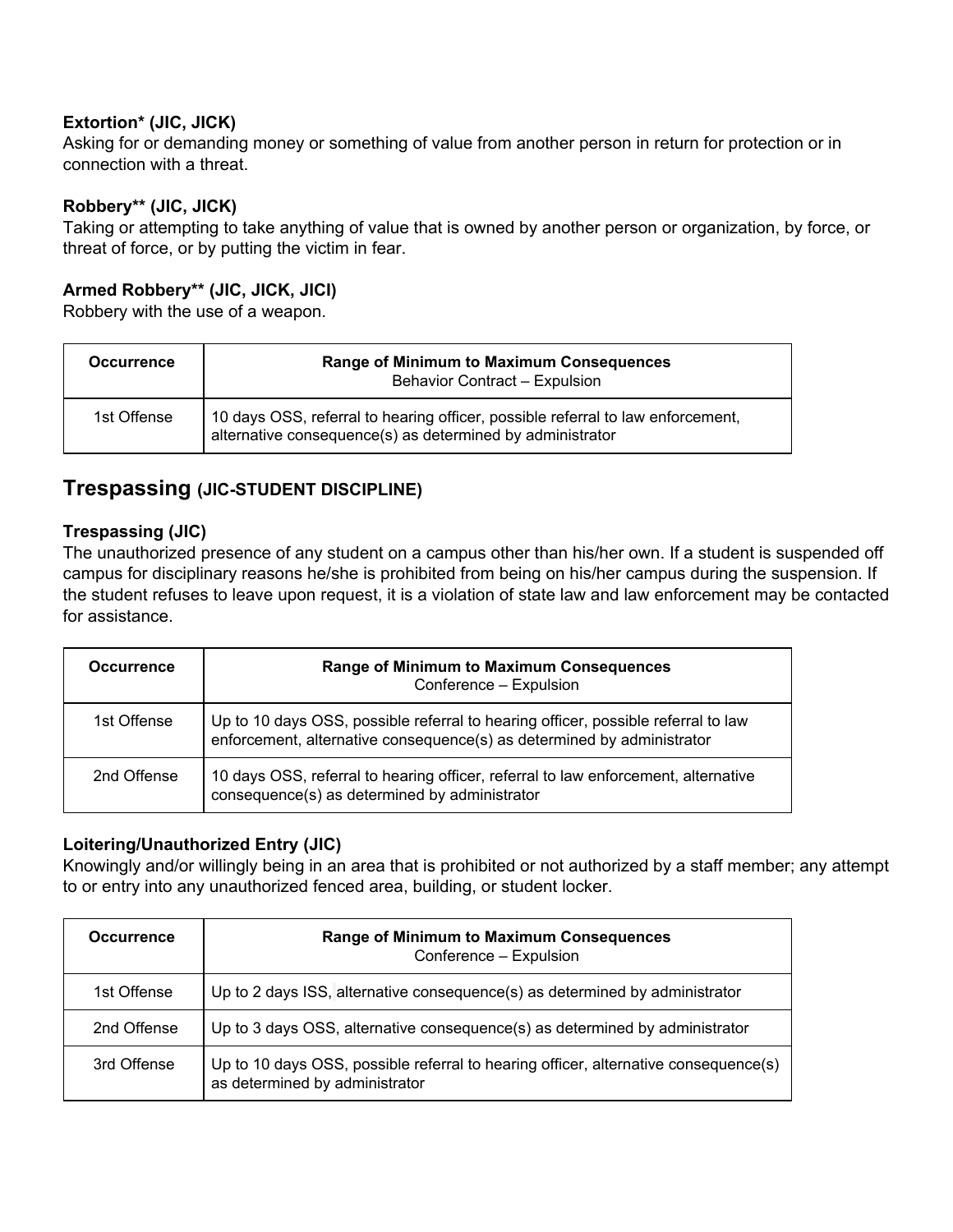## **Vandalism or Criminal Damage (JIC-STUDENT DISCIPLINE, KFA-STUDENT CONDUCT ON SCHOOL PROPERTY)**

The willful or malicious damage or destruction, defacing, or otherwise damaging in any way personal property without consent. This includes bombing, arson, graffiti, computer hacking and other acts that cause property or personal damage.

| <b>Occurrence</b> | <b>Range of Minimum to Maximum Consequences</b><br>Restitution - Expulsion                                                                                  |
|-------------------|-------------------------------------------------------------------------------------------------------------------------------------------------------------|
| 1st Offense       | Up to 10 days OSS, possible referral to hearing officer, possible referral to law<br>enforcement, alternative consequence(s) as determined by administrator |
| 2nd Offense       | 10 days OSS, referral to hearing officer, referral to law enforcement, alternative<br>consequence(s) as determined by administrator                         |

## **Weapons and Dangerous Items\*\* (JIC-STUDENT DISCIPLINE, JICI-WEAPONS IN SCHOOL)**

## **Guns/Firearms\*\* (JICI)**

Any weapon or simulated weapon designed to expel a projectile by an explosive used to inflict bodily harm when used on campus or during school sponsored activities in a manner such as to cause injury or to intimidate others. Typical instruments are defined, but not limited to: rifles, pistols, pellet guns, BB guns, "air soft" or any other propelled weapon, or similar weapons. May be real or simulated; may be operable or inoperable, loaded or unloaded.

#### **Knives\*\* (JIC, JICI)**

Any sharp or bladed instrument possessed or used to inflict bodily harm or intimidate a person. May be operable or inoperable. A knife with a blade length of 2.5 inches or more will be considered a weapon.

| <b>Occurrence</b> | <b>Range of Minimum to Maximum Consequences</b><br>Suspension - Expulsion                                                           |
|-------------------|-------------------------------------------------------------------------------------------------------------------------------------|
| 1st Offense       | 10 days OSS, referral to hearing officer, referral to law enforcement, alternative<br>consequence(s) as determined by administrator |